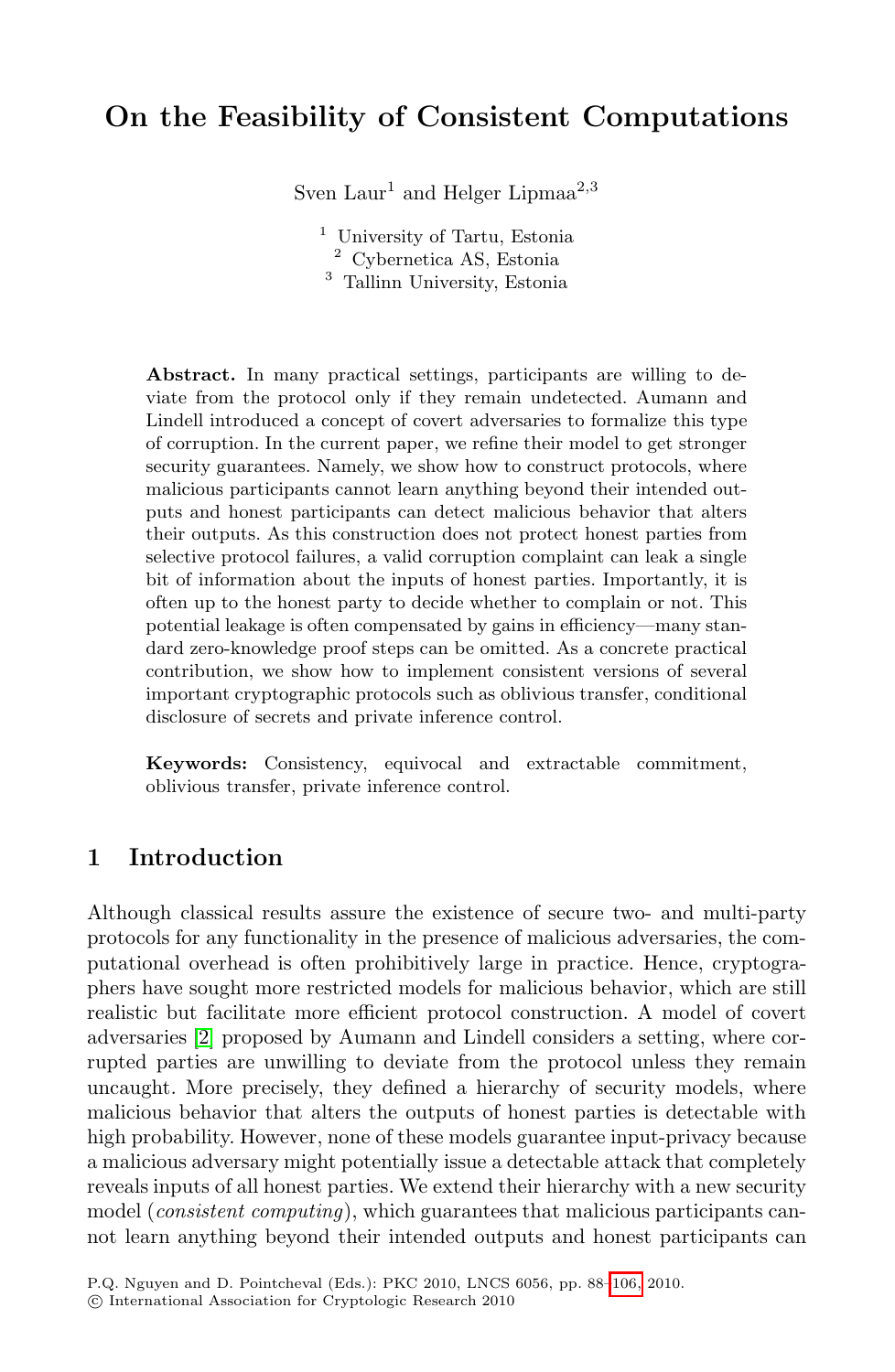<span id="page-1-0"></span>

| Objective             | Input-privacy | Output-privacy | Complaint handling | Detectability |
|-----------------------|---------------|----------------|--------------------|---------------|
| Multi-party protocols |               |                |                    |               |
| Security              | Yes           | Yes            | Secure             | Optional      |
| Consistency           | Limited leaks | Limited leaks  | Possible           | Optional      |
| K-leakage             | Limited leaks | Limited leaks  | Possible           | No            |
| Covert Model          | No            | No             | Impossible         | Partial       |
| Privacy               | No            | No             | Impossible         | No            |
| Two-party protocols   |               |                |                    |               |
| Security              | Yes           | Yes            | Secure             | Yes           |
| Consistency           | Yes           | Yes            | Possible           | Yes           |
| K-leakage             | Limited leaks | Limited leaks  | Possible           | No            |
| Covert Model          | No            | No             | Impossible         | Yes           |
| Privacy               | No            | No             | Impossible         | No            |

**Table 1.** Comparison of various security objectives in a malicious model

detect malicious behavior that alters their outputs. As a result, a valid corruption complaint leaks only *a single bit* of information about the inputs of honest parties as opposed to *the complete disclosure*. Moreover, an honest participant can often decide whether to complain or not. If a complaint is not filed, then no information will be leaked at all unless the adversary learns it indirectly.

Our security model also guarantees that no participant can change their input during a multi-round protocol, which consists of m[any](#page-18-1) sub-protocols, i.e., there exists an input that is consistent with all outputs. Additionally, the client can prove cheating to third parties without active participation from the server, since the protocol failure together with a proof that shows correctness of client's actions is sufficient. Hence, our security model is sufficient for many client-server applications, where a server's long-term reputation is more valuable than information revealed by corruption complaints.

Finally, note that the ability to detect cheating from legitimate protocol failures can be important, as well. A good example is private inference control [31], [w](#page-17-0)here the client makes que[ries](#page-18-2) to the server's data[bas](#page-1-0)e. To protect the server's privacy, certain query patterns are known to be forbidden and should be rejected, though without the server necessarily getting to know which one of the "forbidden" query patterns was used. Hence, a client really needs to know whether the query failed due to insufficient privileges or the server just cheated.

**Our Contributions.** Our main contribution is the new security model, which provides more strict security guarantees than the semihonest model, all flavors of covert models [2], and the k-leakage model [23] as depicted in Table 1.

We also present concrete, efficient protocols for consistent adaptive oblivious transfer and consistent conditional disclosure of secrets. Notably, all our constructions are much more efficient than their fully secure counterparts. For instance, the new consistent oblivious transfer protocol is secure against unbounded malicious clients, uses 2 messages per query, and has communication and computation comparable to that of the underlying private oblivious transfer protocol. As a main technical tool, we use list commitment schemes, which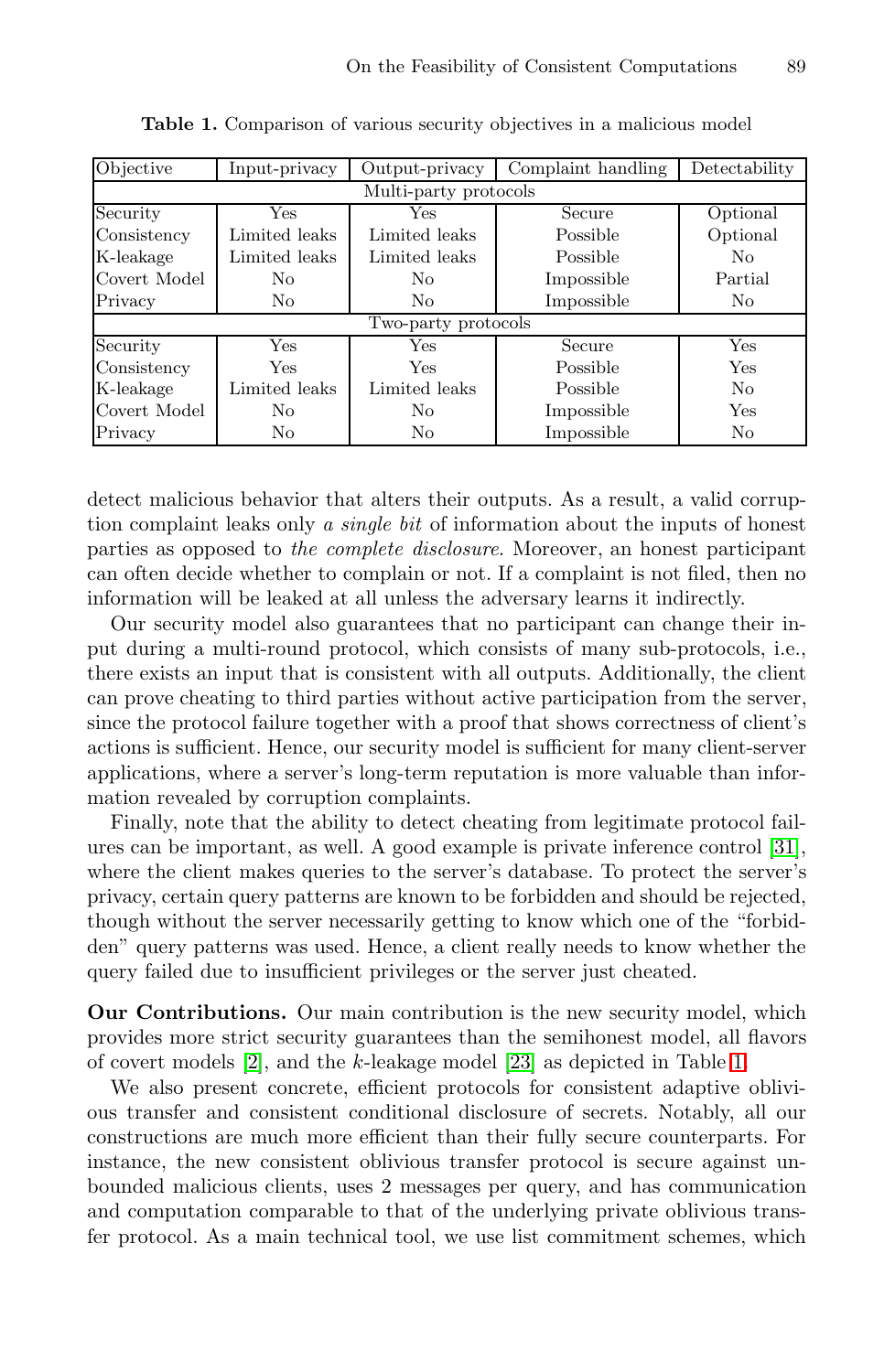allow to commit to a list of elements so that, given a short certificate, one can later verify the value of a single element of the committed list. Besides conventional hiding and binding properties, we need equ[ivoc](#page-18-3)ality and extractability. See Sect. 3 for details and constructions.

**Notation.** Throughout this paper, k denotes the security parameter,  $\{A_k\}$  is a shorthand for a non-uniform adversary. The shorthand  $t(k) \in \text{poly}(k)$  denotes that  $t(k)$  can be bounded by a polynomial and  $\varepsilon(k) \in \text{negl}(k)$  means that  $\varepsilon(k)$ decreases asymptotically faster than any reciprocal of a polynomial.

**Full Version and History.** Full version of this paper can be found at [20]. The first version of this eprint from the March of 2006 already defines consistency (although under a different name). The 2-message argument system from [14] was influenced by the first version of the eprint.

## **2 Definition of Consistent Computations**

Achieving security against malicious behavior usually involves a large computa[t](#page-17-1)[ion](#page-18-4)al overhead, since one must provide a universal fraud detection mechanism such that honest partie[s c](#page-2-0)an detect a fraud even if it does not affect their concrete private outputs. As a possible trade-off between efficiency and security, we could protect honest parties only against such actions that alter their outputs. As a result, malicious adversaries might still cause selective protocol failures, where honest parties fail if their inputs are in a specific range. In the following, we use the standard ideal versus real world paradigm to formalize this concept of consistent computations for various protocols. Note that we use standard security definitions [8,18] with modified ideal world implementations, which give additional power to the adversary, see Fig. 1 as an example.

For clarity and brevity, we present the definitions without delving into subtle technical issues. In particular, we have omitted all low-level details of the ideal and real world executions, as these are thoroughly discussed in common reference materials [8,18]. Other more model specific details are separately discussed at the end of the section.

<span id="page-2-0"></span>

**Fig. 1.** Ideal world model for consistent two-party computations. A corrupted participant  $\mathcal{P}_2$  can cause selective halting by specifying a predicate  $\pi(\cdot)$ . In the standard model, the dominant party  $\mathcal{P}_2$  can cause only a premature abortion.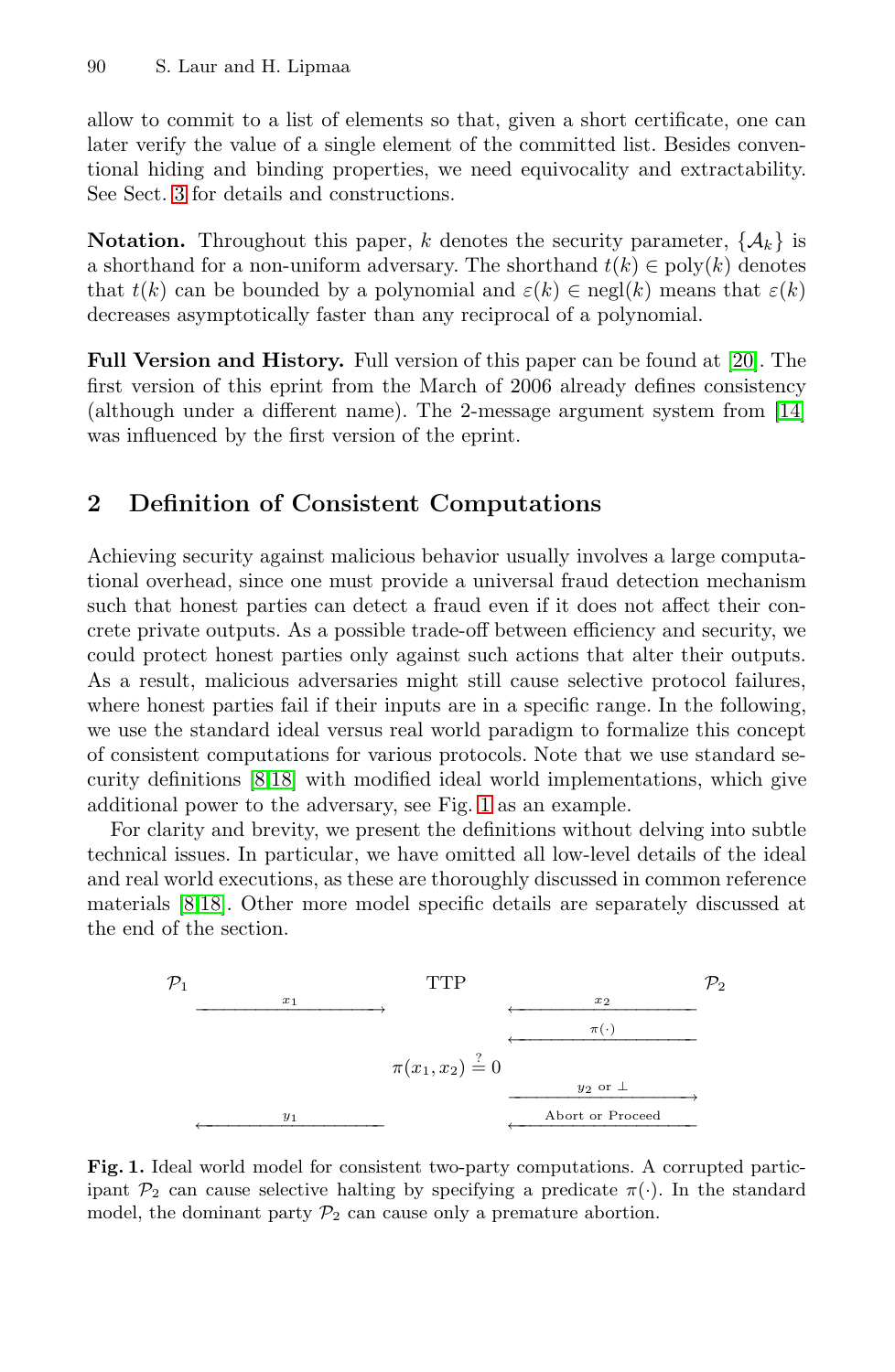**Idealized Implementations.** In an idealized two-party protocol corresponding to consistent computing, both parties send their inputs  $x_1, x_2$  to the trusted third party TTP, which computes the corresponding outputs  $y_1, y_2$ . Next, a corrupted participant sends the description of a randomized halting predicate  $\pi(\cdot)$  to TTP, who internally computes  $\pi(x_1, x_2)$ . If  $\pi(x_1, x_2) = 1$ , then TTP halts the computations and sends  $\perp$  to the honest participant. If  $\pi(x_1, x_2) = 0$ , then TTP sends back the outputs  $y_i$  exactly the same way as in the standard ideal model. In particular, the corrupted party can still cause a premature abortion and thus still learn its output.

Generalization to the multi-party setting is straightforward. However, there are two subtle issues connected with *fairness* and *detectability*. A protocol guarantees *fair selective abortion* if an adversary can specify only a single predicate  $\pi(\cdot)$  such that TTP halts the computations and sends  $\perp$  to all participants iff  $\pi(x_1,\ldots,x_n) = 1$ . Alternatively, corrupted participants can separately specify different halting predicates  $\pi_i(\cdot)$  for each party  $\mathcal{P}_i$  and thus some parties might get their outputs while others do not. Also, note that the identity of the malicious coalition might remain hidden for multi-party protocols, whereas this cannot happen in a two-party protocol. A c[on](#page-17-2)[sist](#page-18-1)ent protocol provides *detectability* if TTP sends  $\perp$  to  $\mathcal{P}_i$  together with the identity of a corrupted participant who specified the halting predicate whenever  $\pi_i(x_1,\ldots,x_n) = 1$ .

Consistency can also be formalized for adaptive computations, where the outputs of each round can depend on the inputs submitted in previous rounds. For the sake of brevity, we define consistency only for client-server protocols, where the server initially commits to his or her input, and after that the client can issue various oblivious queries. This model covers many practical settings such as selling digital goods and private inference control [1,31]. To start such a protocol, a server sends his or her input  $x$  to TTP. After that the client(s) can adaptively issue various queries  $q_i$  to TTP. When a query  $q_i$  arrives, TTP sends a notification message to the server who can then specify a description of a halting predicate  $\pi_i(x_1,\ldots,x_i)$ . Next, TTP evaluates the predicate and sends  $f(q_i, x)$  back to the client if  $\pi_i(q_1,\ldots,q_i) = 0$ , otherwise the client receives  $\perp$ . As a small subtlety, note that the ability to issue halting predicates one-by-one is needed only in the adaptive corruption model, where there are many clients and the server might become corrupted in the middle of computations.

**Formal Security Definitin.** As usual, we define security of a protocol by comparing its output distribution in the standalone setting with the corresponding output distribution in the ideal world. More formally, fix a security parameter  $k$ and let  $\mathfrak{D}_k$  denote the input distribution of all parties including the adversary  $\mathcal{A}_k$ . W.l.o.g. we assume that each input is a pair  $(\phi_i, x_i)$ , where the auxiliary input  $\phi_i$  models the internal state of the participant before the protocol and  $x_i$  is the actual protocol input. Now, if we fix the exact details how protocols are executed and what the plausible attacks are, then a protocol instance  $\Pi_k$  and an adversary  $\mathcal{A}_k$  together determine uniquely a joint output distribution  $\text{ReAL}_{\mathfrak{D}_k}(\mathcal{A}_k, \Pi_k)$  of all parties including  $\mathcal{A}_k$ . Let  $\text{IDEAL}_{\mathfrak{D}_k}(\mathcal{A}_k^{\circ}, \Pi_k^{\circ})$  denote the joint output distribution determined by the ideal world adversary and the corresponding ideal world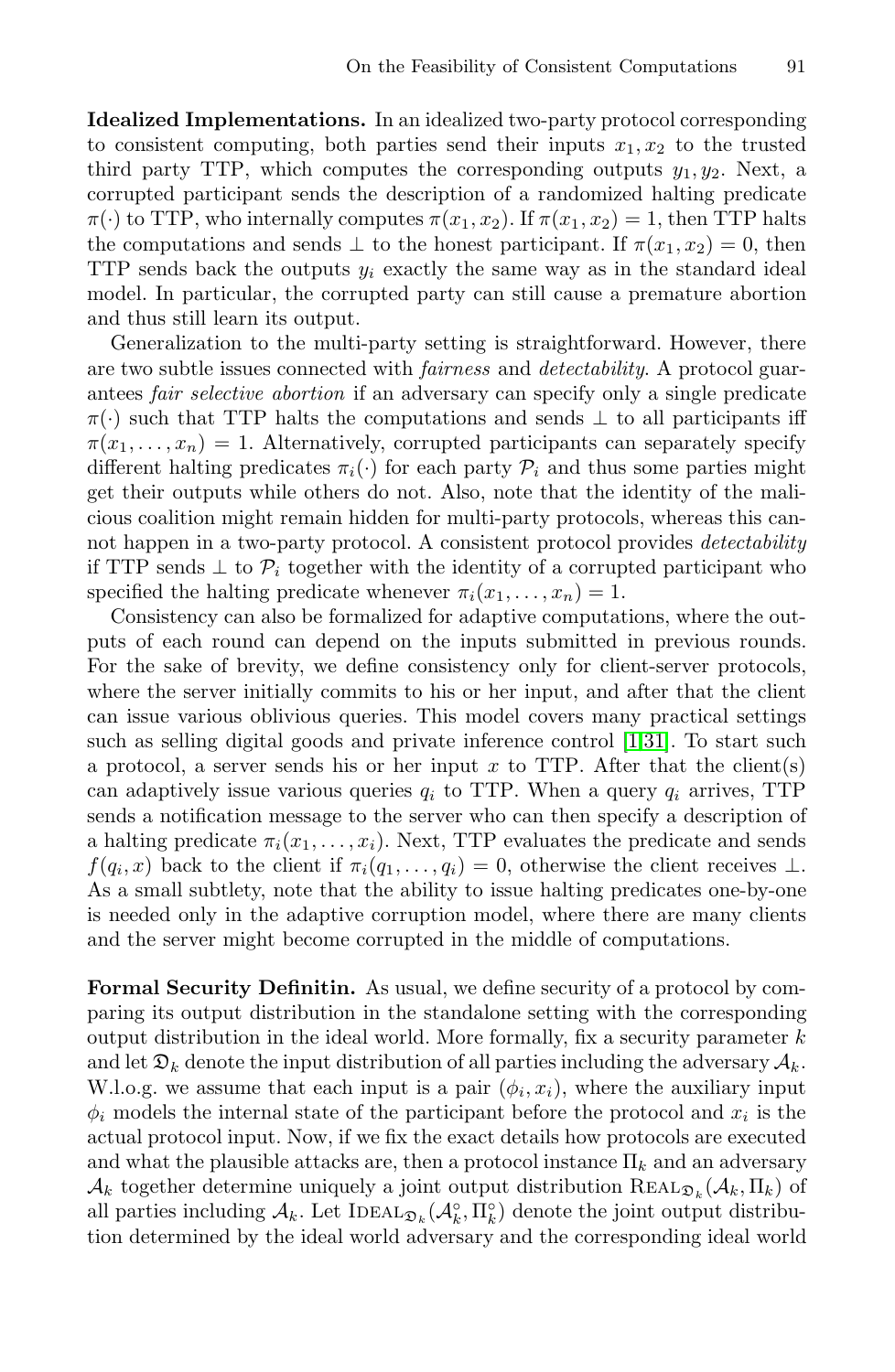implementation  $\Pi_k^{\circ}$ . We say that the protocol family  $\{\Pi_k\}$  *securely implements*  ${\{\Pi_k^{\circ}\}}$  if for any non-uniform polynomial-time adversary  ${\{\mathcal{A}_k\}}$  there exists a nonuniform polynomial-time adversary  $\{\mathcal{A}_{k}^{\circ}\}\$  such that for any input distribution family  $\{\mathfrak{D}_k\}$ , the output distributions  $\operatorname{REAL}_{\mathfrak{D}_k}(\mathcal{A}_k, \Pi_k)$  and  $\operatorname{IDEAL}_{\mathfrak{D}_k}(\mathcal{A}_k^{\circ}, \Pi_k^{\circ})$ are computationally indistinguishable. If the output distributions are statistically indistinguishable or coincide, then we can talk about statistical and perfect security. Finally, a protocol family  $\{\Pi_k\}$  *correctly implements*  $\{\Pi_k^{\circ}\}\$  if for any input distribution family  $\{\mathfrak{D}_k\}$  the output distributions coincide provided that the adversaries remain inactive (corrupt nobody) in both worlds.

**Basic Properties.** Note that the only difference between the formal definitions of consistency and security in the malicious model is in the description of the ideal world execution. Hence, we can treat a consistent protocol as a secure implementation of a modified functionality that allows explicit specification of halting predicates. As a result, standard composability results carry over and each consistent protocol in a sequential composition can be replaced with the ideal implementation. However, the resulting hybrid protocol does not necessarily correspond to a consistent ideal world execution. For instance, if we execute two client-server protocols in a row, then the server's input is not guaranteed to be the same for both ideal implementations. Also, a malicious server can specify two halting predicates instead of a single one.

The main advantage of consistent computations over other weakened security models is an explicit correctness guarantee. By the construction of the idealized model of consistent computations, an honest participant reaches the accepting state iff his or her output is consistent with the inputs submitted in the beginning of the protocol. Hence, a successful protocol run provides consistency guarantees in the real world, as well. Consequently, a non-accepting honest participant can prove without the help of other participants that a malicious attack was carried out. Moreover, any consistent protocol can be augmented with a complaint handling mechanism that reveals nothing beyond the validity of the complaint.

<span id="page-4-0"></span>**Theorem 1.** Let a protocol family  $\{\Pi_k\}$  be a correct and consistent implemen*tation of a functionality*  ${\{\Pi_{k}^{\circ}\}}$  *such that all messages are signed by their creators. Then an honest participant can prove the existence of a malicious attack that alters his or her output without help from others provided that the signature scheme is secure. This proof can be converted to a zero-knowledge proof if the messages received by the honest participant reveal nothing about his or her input.*

*Proof (Sketch)*. For the proof, note that by our security assumptions no participant can forge messages sent by others. Hence, if an honest party reveals his or her input and randomness together with all received messages, then anybody can verify correctness of her computations. Since the protocol implements correctly  ${\{\Pi_k^{\circ}\}}$ , semi-honestly behaving participants cannot cause a non-accepting output. This proof can be converted to a zero-knowledge proof, since it is sufficient to present all received messages and then prove that there exists a valid input and randomness that leads to the non-accepting state. The corresponding statement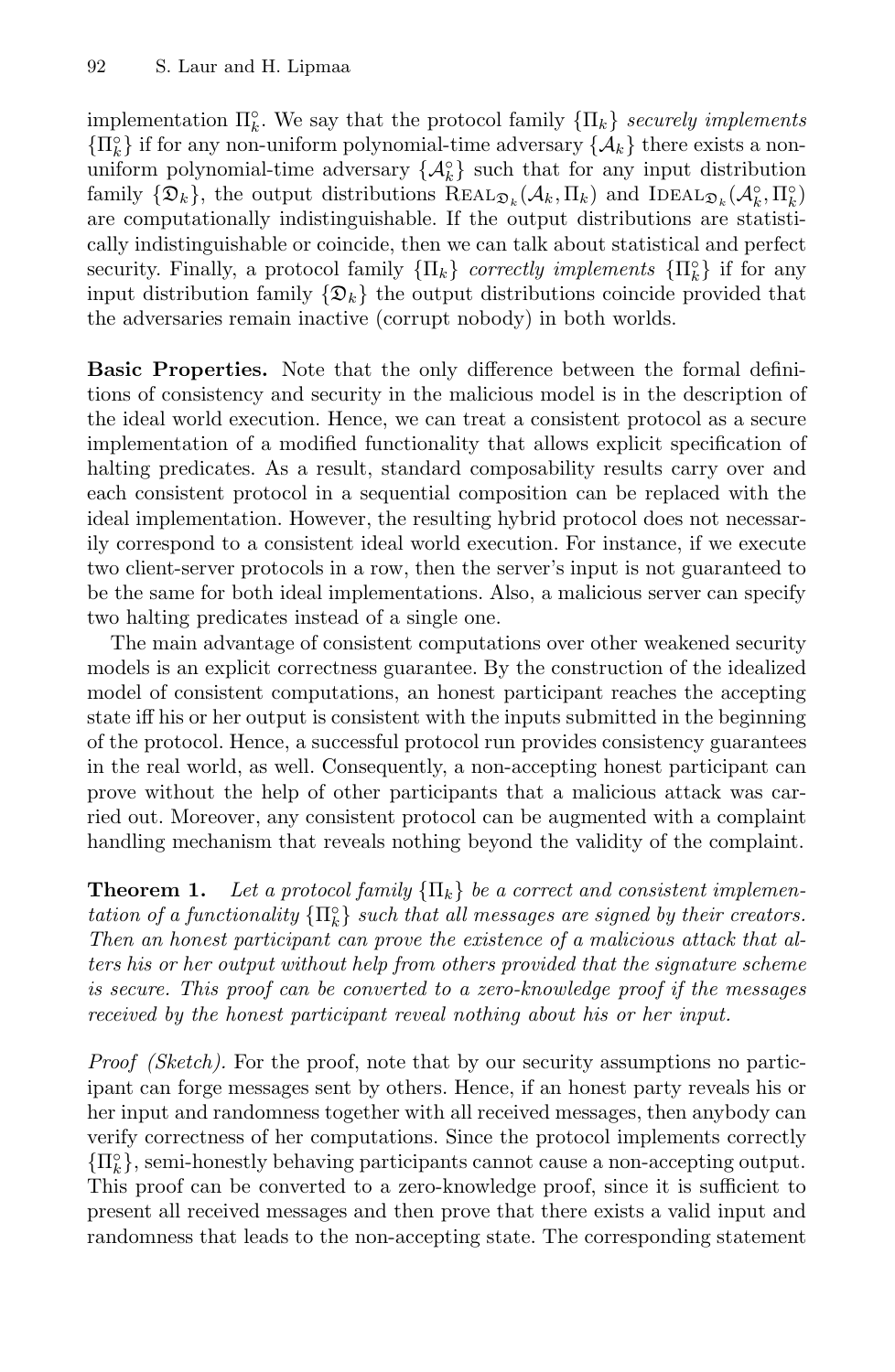belongs to an **NP**-language and thus has an efficient zero-knowledge proof. The claim follows as messages in the proof reveal nothing about his or her input.  $\square$ 

Note that the last assumption in Theorem 1 is not a real restriction and can be easily met by using a secure public key cryptosystem. Namely, if all messages are encrypted with public keys of corresponding recipients, then messages leak no information to outside observers but the protocol remains consistent.

However, differently from secure computations, a valid complaint reveals additional information, namely, the adversary learns that the corresponding halting predicate  $\pi_i(x_1,\ldots,x_n)$  holds. On the other hand, a honest party does not have to issue a complaint and thus the adversary is *not guaranteed* to learn halting predicates—in some applications, the honest parties can untraceably recover from protocol failures. For all consistent and detectable protocols, such a complaint also reveals the identity of the maliciously behaving participant. Hence, there is a trade-off between the utility of a single bit  $\pi_i(x_1,\ldots,x_n)$  and a longterm reputation of a participant. As a result, consistency of computations is an adequate protection mechanism for all settings, where participants are unwilling to cheat if they are caught with high probability or a single bit leakage is much smaller compared to the amount of information revealed by legitimate protoc[ol](#page-15-0) outputs. For instance, the intended output of privacy-preserving dataaggregation is usually several kilobytes (if not megabytes) long, and therefore the effect of a single bit leakage is likely to be irrelevant.

The same argumentation holds also for consistent protocols without accountability. However, finding the identity of the culprit is difficult in such settings, because ever[ybo](#page-18-5)[dy](#page-17-3) must prove the correctness of their actions and the corresponding zero-know[led](#page-17-0)ge proofs can be intractable in practice. Finally, note that the pote[ntia](#page-18-5)l damage of a valid complaint depends on the set of possible halting predicates  $\pi_i$ . In Section 6, we study this question explicitly and show how to restrict the class of enforceable predicates.

**Relation to Other Security Definitions.** The concept of covert corruption is rather old and has been discussed in many contexts. The earliest definitions were given for the multi-pa[rty](#page-18-2) setting [15,9] and only recently modified to work in twoparty settings by Aumann and Lindell [2]. In particular, note that the definition of *t-detectability* given in [15] and various definitions of  $\varepsilon$ -detectability given in [2] guarantee only that malicious behavior, which alters the outputs of honest parties, is detected with notable probability. However, none of the definitions limit the amount of information acquired during a [su](#page-1-0)ccessful fraud attempt. Thus, our definition of consistent computations is a natural *strengthening* of these definitions, which also guarantees the privacy of inputs. Another related security notion is the k*-leakage model* [23], where the adversary can learn up to k bits of auxiliary information about the inputs of honest parties. Similarly to consistent computations, the adversary cannot alter outputs without being detected. However, differently from consistent computations, the information is *guaranteed* to reach adversary and such an attack is undetectable. Hence, the k-leakage model provides less strict security guarantees. See Table 1 for a comprehensive summary.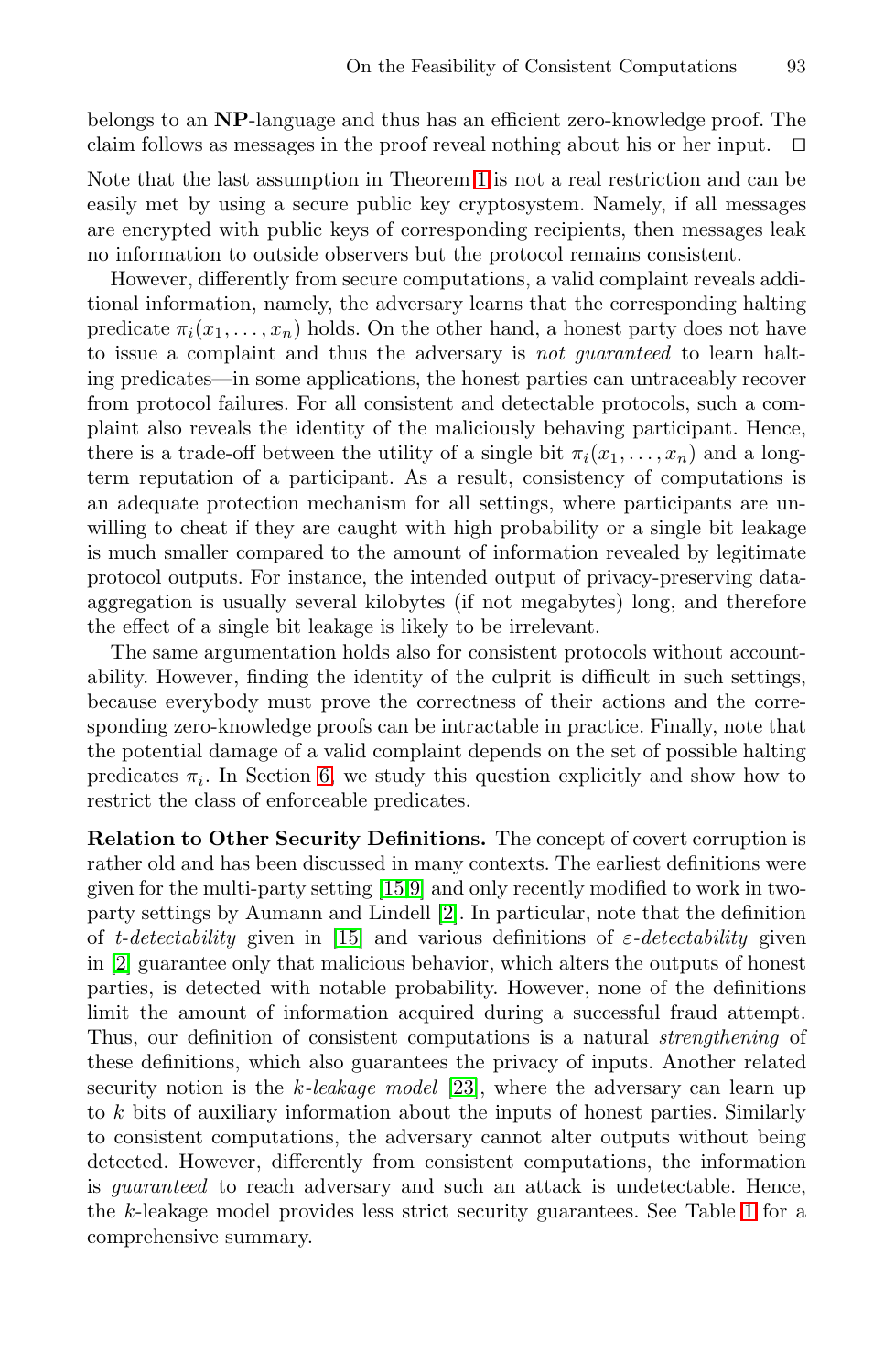**Subtle Details.** Note that halting predicates must be efficiently computable. Otherwise, participation in an idealized computation [can](#page-18-6) provide significant gains to the adversary. Hence, we require that for any adversary  $\{\mathcal{A}_k\}$ , the time needed to evaluate halting predicates is polynomial in the running-time of  $\{A_k\}$ .

Also, observe that many important cryptographic protocols are not secure in the strict sense. The problem starts with classical zero-knowledge proofs, for which, we know only how to construct simulators  $\mathcal{A}^{\circ}$  that work in expected polynomial time. However, a model where ideal world adversaries have expected polynomial running time causes many technical and philosophical drawbacks [19]. For instance, we loose sequential composability guarantees. Hence, we use an alternative formalization. A protocol  $\{\Pi_k\}$  is secure in a *weak polynomial security model*, if for any time bound  $t(k) \in \text{poly}(k)$ , for any notable difference  $\varepsilon(k) \in \Omega(k^{-c})$ , and for any polynomial-time real world adversary  $\{\mathcal{A}_k\}$ , there exists an polynomial-time ideal world adversary  $\{\mathcal{A}_{k}^{\circ}\}\$  such that no non-uniform distinguisher  $\{\mathcal{B}_k\}$  with running-time  $t(k)$  that can distinguish  $\text{ReAL}_{\mathfrak{D}_k}(\mathcal{A}_k, \Pi_k)$ and IDEAL<sub> $\mathfrak{D}_k(\mathcal{A}_k^{\circ}, \Pi_k^{\circ})$  with advantage more than  $\varepsilon(k)$ . This definition has the</sub> virtue of being formalized with strict time bounds and thus free of technical issues. In particular, it is sequentially composable and formalizes our knowledge about the reductions as precisely as possible.

### **3 List Commitment Schemes**

To achieve consistency, a corrupted participant must be unable to change his or her input during the protocol without being caught. The latter can be achieved by forcing participants to commit to their inputs. More precisely, we need commitment schemes for lists of elements, such that individual elements can later be decommitted by presenting short certificates. A *list commitment scheme* is a quadruple of probabilistic polynomial-time algorithms (gen, com, cert, open) with the following semantics. The key-generator algorithm  $\text{gen}(1^k)$  is used to generate public parameters ck that fix the message space  $\mathcal{M}_k$  and the maximal number of list elements  $N_k \in \text{poly}(k)$ . Given a list  $\boldsymbol{x} = (x_1, \ldots, x_n) \in \mathcal{M}^n$  with  $n \leq N_k$ , the commitment algorithm  $com_{ck}(x)$  outputs a pair  $(c, d)$  of commitment and decommitment values. The certificate generation algorithm cert<sub>ck</sub> $(d, i)$  returns a partial decommitment value (*certificate*) s<sup>i</sup> for the ith element. The verification algorithm open<sub>ck</sub> $(c, s)$  returns either a pair  $(i, x_i)$  or  $\perp$ . It is required that open<sub>ck</sub>(c, cert<sub>ck</sub>(d, i)) = (i, x<sub>i</sub>) for all possible values of  $ck \leftarrow gen(1^k)$  and  $(c, d) \leftarrow \text{com}_{ck}(x)$ . We now define various (optional) security properties through games that are played between a challenger and a nonuniform adversary.

**Binding and Hiding.** A list commitment scheme is *computationally binding* if every polynomial-time adversary  $\{\mathcal{A}_k\}$  wins the following game with negligible probability: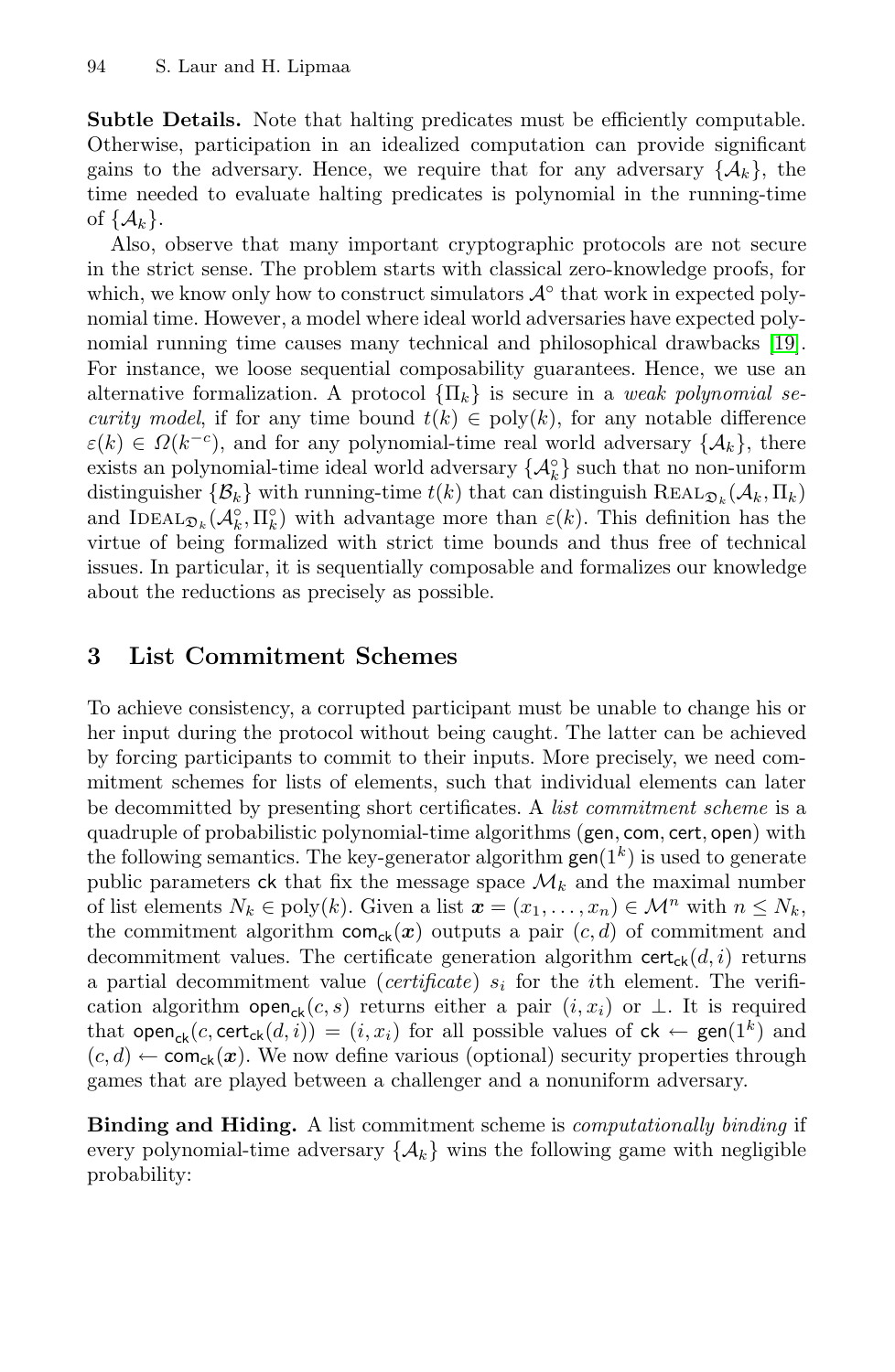- 1. Challenger generates  $ck \leftarrow gen(1^k)$  and sends  $ck$  to  $\mathcal{A}_k$ .
- 2. Ak generates  $ck \leftarrow gen(1^k)$  and sends  $ck$  to .<br>2.  $A_k$  generates a commitment  $\hat{c}$  and two certificates  $\hat{s}_k$  $A_k$ .<br>  $\delta_0$  and  $\hat{s}_1$ .
- 3.  $A_k$  wins if the commitment can be opened to different values of  $x_i$ . That is, locations coincide  $i_0 = i_1$  but  $\perp \neq x_0 \neq x_1 \neq \perp$  for the  $A_k$  generates a commitment c and two certincates  $s_0$  and  $A_k$  wins if the commitment can be opened to different val<br>That is, locations coincide  $i_0 = i_1$  but  $\bot \neq x_0 \neq x_1 \neq \bot$  for openings  $(i_0, x_0) \leftarrow \text{open}_{\text{ck}}(\hat{$ openings  $(i_0, x_0) \leftarrow$  open<sub>ck</sub> $(\hat{c}, \hat{s}_0)$  and  $(i_1, x_1) \leftarrow$  open<sub>ck</sub> $(\hat{c}, \hat{s}_1)$ .

A list commitment scheme is *statistically hiding* if for any non-uniform adversary A the probability that  $\mathcal{A}_k$  wins the following game is negligibly close to one half:

- 1. Challenger generates  $ck \leftarrow \text{gen}(1^k)$  and sends  $ck$  to  $\mathcal{A}_k$ .
- 2.  $\mathcal{A}_k$  sends two lists  $\mathbf{x}^{(0)}, \mathbf{x}^{(1)} \in \mathcal{M}^n$  with  $n \leq N_k$  to the challenger.
- 3. Challenger generates a random bit  $b \leftarrow \{0, 1\}$ , computes
- $(c, d) \leftarrow \text{com}_{\text{ck}}(\boldsymbol{x}^{(b)})$  and sends the commitment value c to  $\mathcal{A}_k$ .
- 4. In the next phase,  $A_k$  can make a number of oracle queries to  $\text{cert}_{ck}(d, \cdot)$ provided that  $x_i^{(0)} = x_i^{(1)}$  for any queried index *i*.
- 5.  $A_k$  wins the game if he or she correctly guesses the bit b.

**Equivocality.** In several proofs, we use simulators that send a fake commitment value  $\hat{c}$  to the adversary and then gradually open parts of it according to the instructions sent by TTP. To preserve the closeness of real and simulated executions in such a setting, the commitment scheme must be equivocal. A list commitment scheme lc is *perfectly equivocal* if there exist three additional algorithms gen<sup>°</sup>, com<sup>°</sup> and equiv, such that no unbounded adversary  $\{A_k\}$  can distinguish between the following two experiments:

NORMAL EXECUTION:

- 1. Challenger generates  $ck \leftarrow \text{gen}(1^k)$  and sends ck to  $\mathcal{A}_k$ .
- 2.  $A_k$  sends  $\boldsymbol{x} = (x_1, \ldots, x_n)$  to the oracle  $\mathcal O$  who computes

 $(c, d) \leftarrow \text{com}_{\text{ck}}(\boldsymbol{x}), s_i \leftarrow \text{cert}_{\text{ck}}(d, i)$  and repli[es w](#page-17-4)ith  $(c, s_1, \ldots, s_n)$ .

Simulated Execution:

- 1. Challenger generates (ek, ck)  $\leftarrow$  gen°(1<sup>k</sup>) and sends ck to  $A_k$ .<br>
2. The oracle  $\hat{\mathcal{O}}$  computes  $(\hat{c}, \eta) \leftarrow$  com<sub>ek</sub> $(n)$  and, given  $\mathbf{x} = (x_1, \dots)$  from  $A_k$ , computes  $\hat{s}_i \leftarrow$  equiv<sub>ek</sub> $(\hat{c}, \eta, i, x_i)$  and
- 2. The oracle  $\tilde{O}$  computes  $(\hat{c}, \eta) \leftarrow \text{com}^{\circ}_{\text{ek}}(n)$  and, given  $\mathbf{x} = (x_1, \dots, x_n)$
- $\ldots, x_n)$ <br> $\widehat{s}_1, \ldots, \widehat{s}_n$ ).

One can build non-interactive equivocal commitment schemes based on any one-way functions in the common refer[enc](#page-18-7)[e st](#page-17-5)ring (CRS) model [12]. In the standard model, 3 messages are needed to implement an equivocal commitment scheme. Thus, all subsequent results that use equivocal commitment schemes require at least 3 messages. However, as the initialization phase can be shared between different runs, the round complexity is not a problem in practice.

**Extractability.** Many commitment schemes have an explicit extraction mechanism such that a person who possesses some extra information sk can open commitments without decommitment value, see for instance [29,13]. These commitments are often used in simulator constructions, where one has to extract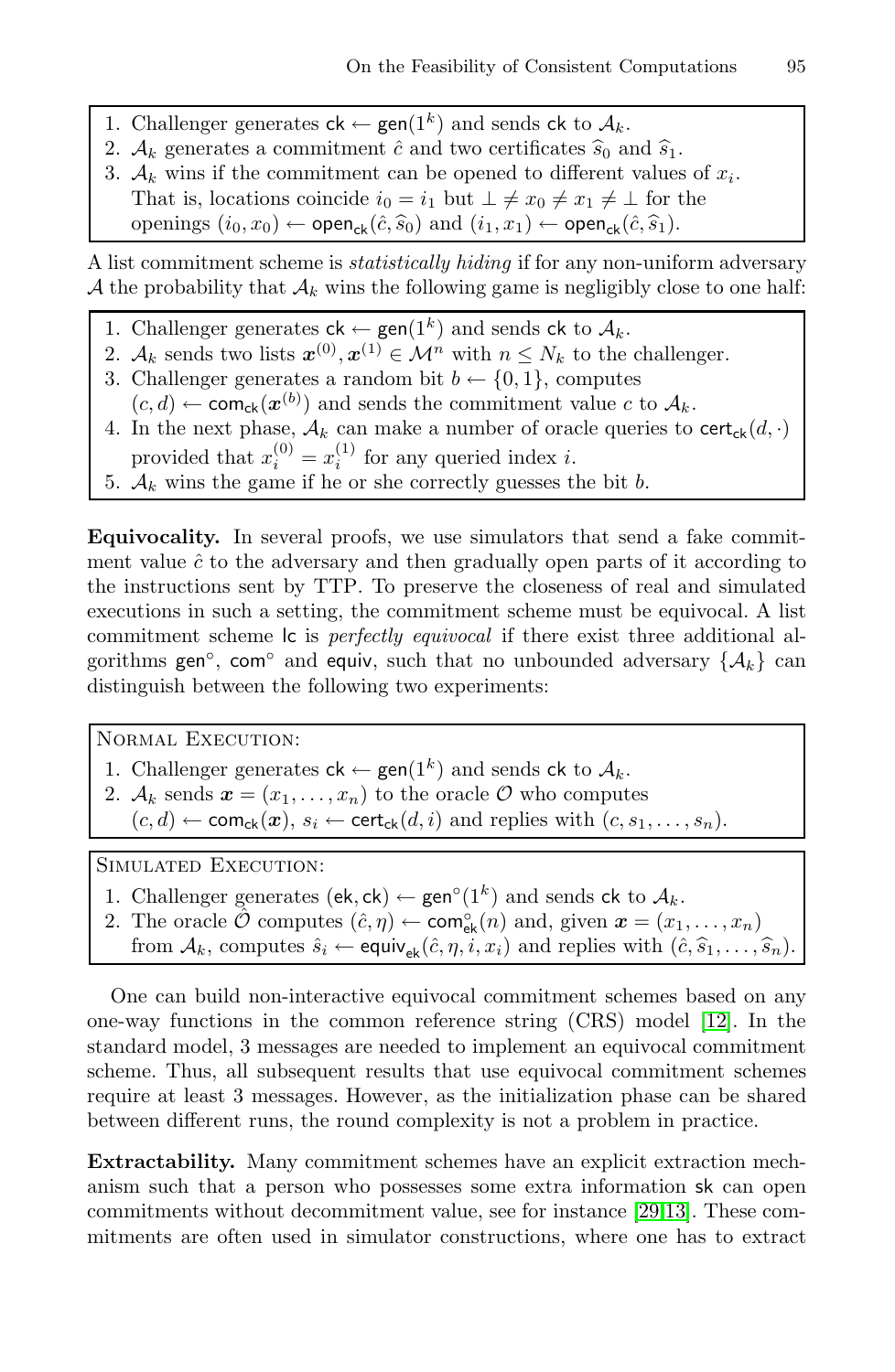inputs for committ[ed](#page-17-6) values. For obvious reasons, such trapdoors do not exist when the final commitment value is shorter than the length of a committed string.

Buldas and Laur showed that if the creator of a commitment gets no additional information besides the commitment parameters ck, then all committed elements are efficiently extractable given white-box access to the committing algorithm and to the randomness used by it. See the definition of *knowledgebinding* and corresponding proofs in [5]. However, in the context of two- and multi-party computations, an adversary always gets additional inputs and thus we must amend the definition. A list commitment scheme is *white-box extractable* if for any polynomial-time adversary  $\{\mathcal{A}_k\}$  there exists a polynomial-time extractor machine  $\{K_{A_k}\}\$  such that for any input distribution  $\mathfrak{D}_k$  and for any family of advice strings  $\{a_k\}$  the adversary  $\mathcal{A}_k$  can win the following game with negligible probability. The family of advice strings  ${a_k}$  in the game models unknown future events, which might help the adversary to open the commitments.

- 1. Challenger generates  $ck \leftarrow gen(1^k)$ ,  $\phi \leftarrow \mathfrak{D}_k$  and a new random tape  $\omega$ .
- 2.  $A_k$  gets  $\phi$  and ck as inputs and  $\omega$  as the random tape and outputs
- a list commitment c together [wi](#page-8-0)th size  $n, (c, n) \leftarrow A_k(\phi, \text{ck}; \omega)$ .
- 3.  $\mathcal{K}_{\mathcal{A}_k}$  gets  $\phi$ , ck and  $\omega$  as inputs and outputs  $(\hat{x}_1,\ldots,\hat{x}_n) \leftarrow \mathcal{K}_{\mathcal{A}_k}(\phi, \text{ck}; \omega)$ .
- 4. Given advice  $a_k$ ,  $\mathcal{A}_k$  outputs certificates  $(s_1,\ldots,s_m) \leftarrow \mathcal{A}_k(a_k)$ .
- 5. The adversary wins if  $A_k$  outputs at least one certificate that is consistent with the commitment and [tha](#page-18-8)t corresponds to a list element, not correctly guessed by the extractor, i.e., if  $\exists j : \bot \neq (i, x_*) = \mathsf{open}_{\mathsf{ck}}(c, s_j) \land x_* \neq \hat{x}_i$ .

Currently it is not know how to construct a non-interac[tiv](#page-17-7)e compressing commitment scheme that is provably white-box extractable.<sup>1</sup> However, if we consider interactive commitment schemes, where a sender executes a zero-knowledge proof of knowledge that he or she knows how to open all elements under the list commitment, we can construct such a knowledge extractor by definition. By using suitable zero-knowledge techniques as detailed in [24], the total communication between the receiver and the sender can be made sublinear, although the computational overhead might be too large for practical applications.

As the security of proofs of knowledge is often defined in a weaker model [3], we also relax other definitions to be compatible. A list commitment scheme is *weakly white-box extractable* if for any polynomial-time adversary  $\{\mathcal{A}_k\}$  and an error bound  $\varepsilon(k)$ , there exists a extractor machine  $\{\mathcal{K}_{\mathcal{A}_k}\}\$  such that, for any input distribution  $\mathfrak{D}_k$  and for any family of advice strings  $\{a_k\}$ , the adversary  $\mathcal{A}_k$  wins the extractability game with a probability at most  $\varepsilon(k)$  and the running-time of  $\mathcal{K}_{\mathcal{A}_k}$  is at most  $O(poly(k)/\varepsilon(k))$  times slower than  $\mathcal{A}_k$ .

<span id="page-8-0"></span>**Double-Layered Commitments.** There are two principally different ways how to construct a list commitment scheme with extractability and equivocality properties. First, one can commit elements individually using ordinary

<sup>&</sup>lt;sup>1</sup> The results of [5] assure existence of extractors  $\mathcal{K}_{A_K,\mathcal{D}_k}$  that depend on  $\mathcal{D}_k$ .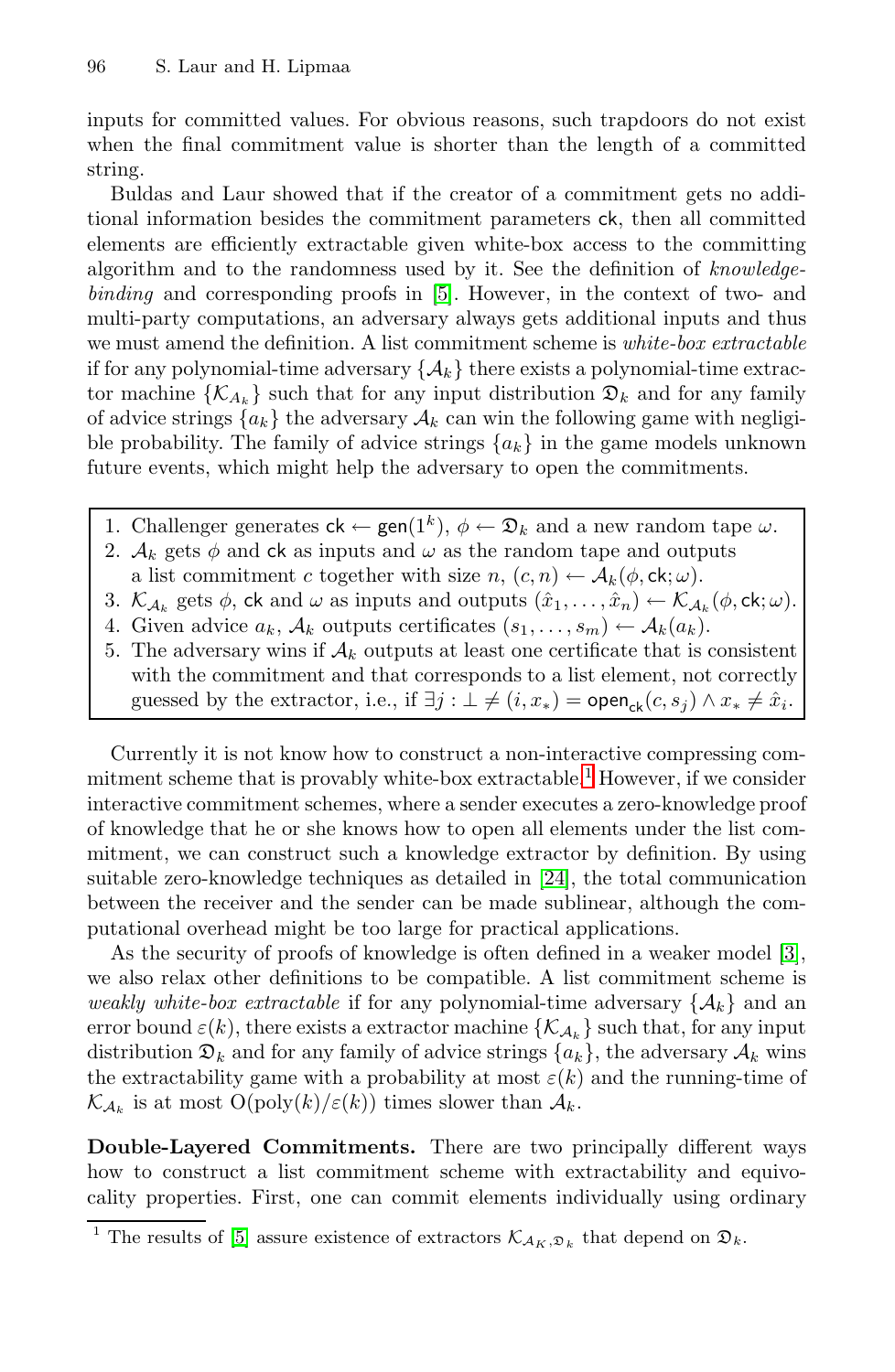commitment scheme with these properties, such as [13]. As a result, we get strong extractability guarantees but cannot get beyond linear communication complexity. Alternatively, we can first build a double-layered equivocal commitment scheme, and then add extractability by an interactive proof of knowledge. A *double-layered commitment scheme* dlc is specified by a conventional commitment scheme cs and a list commitment scheme lc. The key-generator procedure dlc.gen runs both key generation procedures and outputs a pair of resulting public parameters  $(ck_1, ck_2)$ . To commit to  $\boldsymbol{x} = (x_1, \ldots, x_n)$ , one first computes conventional commitments  $(c_i, d_i) \leftarrow \text{cs.com}_{\text{ck}_1}(x_i)$  for  $i \in \{1, ..., n\}$  and then outputs  $(c_*, d_*) \leftarrow \textsf{lc.com}_{\textsf{ck}_2}(c_1,\ldots,c_n)$ . To decommit  $x_i$  one has to first decommit  $c_i$  by giving  $\mathsf{lc.cert}_{\mathsf{ck}_2} (d_*, i)$  and then also reveal  $d_i$  so that the receiver could compute cs.open<sub>ck1</sub>  $(c_i, d_i)$ . Other operations are defined analogously.

**Theorem 2.** *Let* lc *be a binding commitment scheme and* cs *be a conventional commitment scheme. Then* dlc *inherits statistical hiding, perfect hiding; computational binding; statistical equivocality and perfect equivocality from* cs*.*

*Proof.* Hiding and binding are evident. For the equivocality, note that given the equivocation key ek for cs, it is possible to use cs.com $\circ$  to generate a list  $\hat{c}_1,\ldots,\hat{c}_n$ of fake commitments for lower level that can be later opened to any values using the function cs.equiv<sub>ek</sub> and the claim follows.  $\square$ 

The list commitment scheme does not have to be hiding. Hence, we can use hash trees to compress large lists into succinct digests. The corresponding construction is based on a collision-resistant hash function family  $\{\mathcal{H}_k\}$  and the length of certificates is known to be of size  $O(k \log n)$ . The Pedersen commitment scheme [27] is a good candidate of the conventional commitment scheme, as it is perfectly equivocal in the CRS model and can be easily set up in the standard model. More precisely, the public parameter is a uniformly chosen group element  $y \in \langle q \rangle$  and the corresponding equivocality trapdoor is the discrete log of y. As the first option, parameters can be generated jointly by the sender and the receiver by using a secure three-message multiplication protocol to multiply two random group elements. Alternatively, the client may specify  $y$  since the Pedersen commitment scheme is perfectly hiding. Then, we lose equivocality unless we are willing to find the discrete logarithm of  $y$  in exponential time.

### **4 Consistent Adaptive Oblivious Transfer**

Oblivious transfer protocols are often used as building blocks for complex protocols. In an *adaptive oblivious transfer protocol*, a server has an input database  $\mathbf{x} = (x_1, \ldots, x_n)$  of  $\ell$ -bit strings and a client can adaptively query up to m elements from this database. The client should learn nothing beyond  $x_{q_1}, \ldots, x_{q_m}$ and the the server should learn nothing. In particular, the client should learn  $\perp$  if its query is not in the range  $\{1,\ldots,n\}$ . In the asymptotic setting, all parameters m, n,  $\ell$  must be polynomial in the security parameter k. Two standard security notions for the oblivious transfer protocol in the malicious model are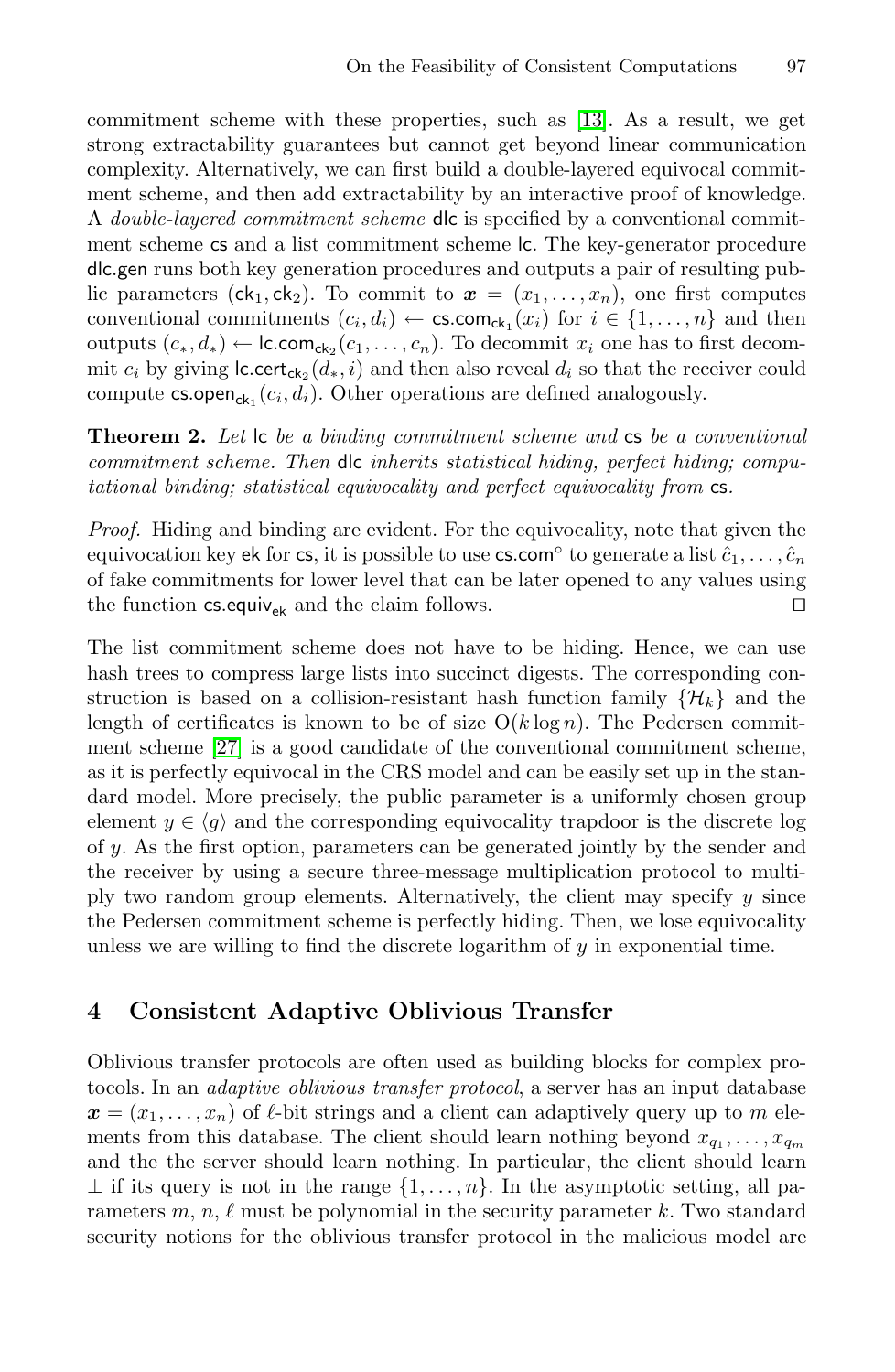<span id="page-10-0"></span>**Client's inputs:** adaptively chosen indexes  $q_1, \ldots, q_m$ . **Server's inputs:** a database  $x = (x_1, \ldots, x_n)$ . **Common inputs:** a description of lc and ot. TRUSTED SETUP If needed, the trusted dealer executes the shared setup phase for ot. The trusted dealer broadcasts public parameters  $ck \leftarrow lc$ .gen(1<sup>k</sup>) to everybody. Commitment phase The server computes  $(c, d) \leftarrow \textsf{lc.com}_{ck}(x)$  and sends the commitment  $(c, n)$  to the client. Then the server computes  $s_i \leftarrow \textsf{lc}.\textsf{cert}_{\textsf{ck}}(d, i)$  for each  $i \in \{1, \ldots, n\},$ and stores the database of partial decommitment values  $s \leftarrow (s_1, \ldots, s_n)$ . QUERY PHASE. To fetch the  $q_i$ th element form the database: 1. The client sends  $Q_i \leftarrow$  ot.query $(q_i)$  to the server. 2. The server returns  $R_i \leftarrow \text{ot.}$ reply $(s, Q_i)$ . 3. The client computes  $A_i \leftarrow \text{ot-decode}(q_i, R_i)$  and  $(j, x_*) \leftarrow \text{lc.pen}_{\text{ck}}(c, A_i)$ . If  $j = q_i$  then the client outputs  $x_*$ , otherwise the client outputs  $\perp$ .

**Protocol 1.** The new consistent adaptive oblivious transfer protocol

security and privacy. In brief, private protocols guarante[e o](#page-18-8)nly that a malicious client cannot learn anything beyond  $x_{q_1}, \ldots, x_{q_m}$  but do not assure that an honest client indeed learns  $x_{q_1}, \ldots, x_{q_m}$  if the server is malicious. As such they are inapplicable for many practical applications.

In most adaptive oblivious transfer protocols that are secure in the malicious [mo](#page-10-0)del, the server first [co](#page-18-9)[mm](#page-18-10)its to his or her individual database elements, and then at every query helps the client to "decrypt" a single database element, see for example [7,28]. A natural alternative is to use a sublinear-length commitment scheme together with suitable zero-knowledge techniques as detailed in [24]. However, the resulting low-communication protocol is only a theoretical solution with computational overhead that is too large for practical applications.

As a practical solution, we show how to convert any private oblivious transfer protocol into a consistent protocol with low computational and communicational overhead, see Prot. 4. By using protocols [17,22] for oblivious transfer, we get an efficient protocol with almost optimal communication. For the sake of simplicity, we assume that the underlying private  $1$ -out-of-n oblivious transfer protocol ot has 2 moves and is determined by a triple of algorithms (query, reply, decode) such that for any  $q_i\in\{1,\ldots,n\}$  and  $\boldsymbol{x}\in\{0,1\}^{\ell\times n},$  we have  $\mathsf{decode}(q_i,\mathsf{reply}(\boldsymbol{x},\mathsf{query}(q_i))) =$  $x_{q_i}$ . This assumption is not a big restriction, since most practical oblivious transfer protocols are in this form, and generalization to multi-round protocols is obvious. As a second simplification, we use a trusted setup phase for generating the public parameters. One can eliminate the need for a trusted dealer by running a secure multiparty protocol, but the explicit use of the trusted setup makes security proofs more modular.

The underlying idea behind the protocol is rather simple. First, the server uses a list commitment scheme lc to commit all inputs *x*. Then the server computes an intermediate database  $\mathbf{s} = (s_1, \ldots, s_n)$  of certificates corresponding to every  $x_i$ . In an query phase, the client and the server execute the oblivious transfer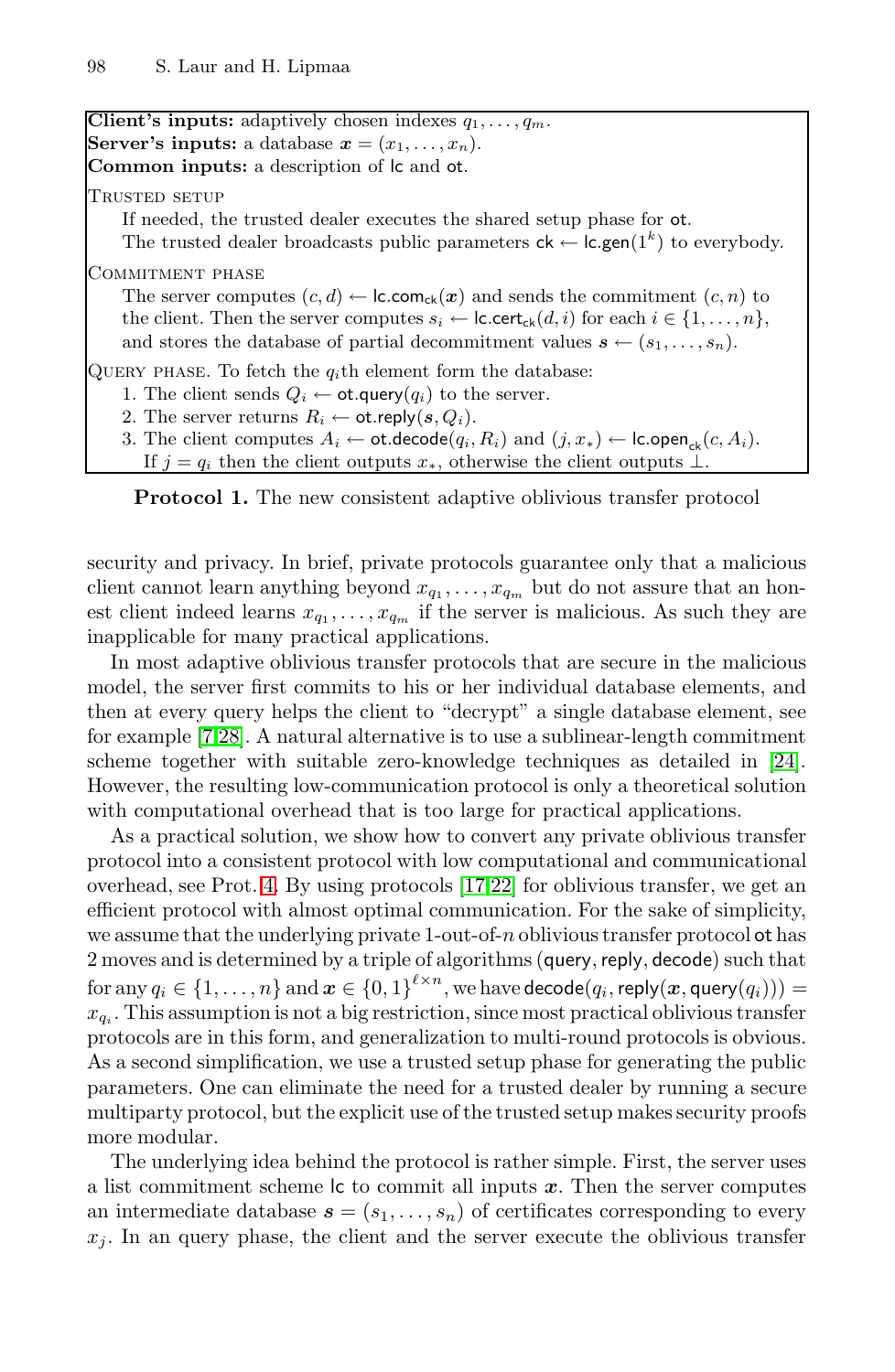<span id="page-11-0"></span>protocol ot with the server's input *s* to fetch the  $q_i$ <sup>th</sup> certificate  $s_{q_i}$ . If this value opens a database element x<sup>∗</sup> that is consistent with the commitment of *x* and the query  $q_i$ , then we output  $x_*$ , otherwise we return  $\perp$ .

**Theorem 3.** *If the oblivious transfer protocol* ot *is computationally private in the shared setup model and the list commitment scheme* lc *is binding and equivocal, then Prot. 4 is a consistent adaptive* m*-out-of-*n *oblivious transfer protocol in the polynomial security model provided that*  $n^m \in \text{poly}(k)$ *.* 

*Proof.* For the proof, we fix a security parameter k, consider an adversary  $A_k$ and show how to convert it into an ideal world adversary  $\mathcal{A}_k^{\circ}$  such that the output distributions are close enough for any input pair  $(\phi_c, \phi_s)$ .

SECURITY OF HONEST CLIENT. Let  $\mathcal{A}_k$  be a corrupted server and  $\mathcal{C}_k$  an honest client. As the number of potential queries is polynomial, we can construct a black-box extractor  $\mathcal{K}^{A_k,\mathcal{C}}$  that fixes random coins of the client and the malicious server, and makes all  $n^m$  queries in order to recover all valid openings  $(j, \hat{x}_i)$ . As the slowdown is polynomial and the commitment scheme is binding, double openings  $\hat{x}_j \neq \hat{x}'_j$  are revealed with negligible probability. Hence, we can use  $\mathcal{K}^{\mathcal{A}_k,\mathcal{C}}$  in the construction of ideal world server. By the definition, the oblivious transfer protocol ot is private in the shared setup model if for any adaptively chosen inputs vectors  $q = (q_1, \ldots, q_m)$  and  $\overline{q} = (\overline{q}_1, \ldots, \overline{q}_m)$  the output distribution of  $A_k$  is computationally indistinguishable. Hence, we can replace the missing messages in the ideal world by simulating the honest receiver with input  $\overline{q} = (1, \ldots, 1)$ . We can combine these results and consider the following ideal world adversary  $\mathcal{A}_k^{\circ}$ :

- 1. Run the setup phase to obtain public parameters for lc and ot.
- 2. Choose randomness  $\omega$  and store  $(\hat{x}_1, \ldots, \hat{x}_n) \leftarrow \mathcal{K}^{\mathcal{A}_k, \mathcal{C}_k}(\phi_s, \text{ck}; \omega)$ .
- 3. Send  $(\hat{x}_1,\ldots,\hat{x}_n)$  to TTP and specify halting predicates  $\pi_1,\ldots,\pi_m$  through the interaction between the client  $\mathcal{C}_k(q)$  and the adversary  $\mathcal{A}_k(\phi_s, \text{ck}; \omega)$ , that is,  $\pi_i(q_1,\ldots,q_i) = 1$  iff  $\mathcal{C}_k$  with input  $q_1,\ldots,q_i$  obtains  $x_{q_i} \neq \perp$ .
- 4. Output whatever  $\mathcal{A}_k(\phi_s, \mathsf{ck}; \omega)$  outputs in interaction with  $\mathcal{C}_k(\overline{q})$ .

Let  $(\psi_c, \psi_s)$  denote the outputs of the real execution and  $(\psi_c^{\circ}, \psi_s^{\circ})$  the outputs of the ideal execution. W.l.o.g. we can assume that the output of  $A_k$  contains  $\phi_s$ , ck,  $\omega$  and thus given the advice  $\phi_c$  we can efficiently compute  $\psi_c$  form  $\psi_s$ or  $\psi_s^{\circ}$ . Hence, the distributions  $(\psi_c, \psi_s)$  and  $(\psi_c, \psi_s^{\circ})$  must be computationally indistinguishable, or otherwise we can distinguish  $\psi_s$  form  $\psi_s^{\circ}$ , which violates the privacy of ot. Now, note that for fixed  $(\phi_s, \mathsf{ck}, \omega)$  the corresponding outputs  $\psi_c$  and  $\psi_c^{\circ}$  can differ only if the client recovers  $x_{q_j} \neq \hat{x}_{q_j}$ . As this can happen with negligible probability, the distributions  $(\psi_c, \psi_s^{\circ})$  and  $(\psi_c^{\circ}, \psi_s^{\circ})$  must be computationally indistinguishable and thus also  $(\psi_c, \psi_s)$  and  $(\psi_c^{\circ}, \psi_s^{\circ})$ .

SECURITY OF HONEST SERVER. Since the output of the server in the ideal and real model is empty, only the output of a malicious client  $A_k$  must be analyzed. Consider a hybrid implementation of the protocol, where all instances of ot are replaced with ideal implementations of oblivious transfer protocol with the database *s*. Then as the ot protocol is private in the shared setup model, there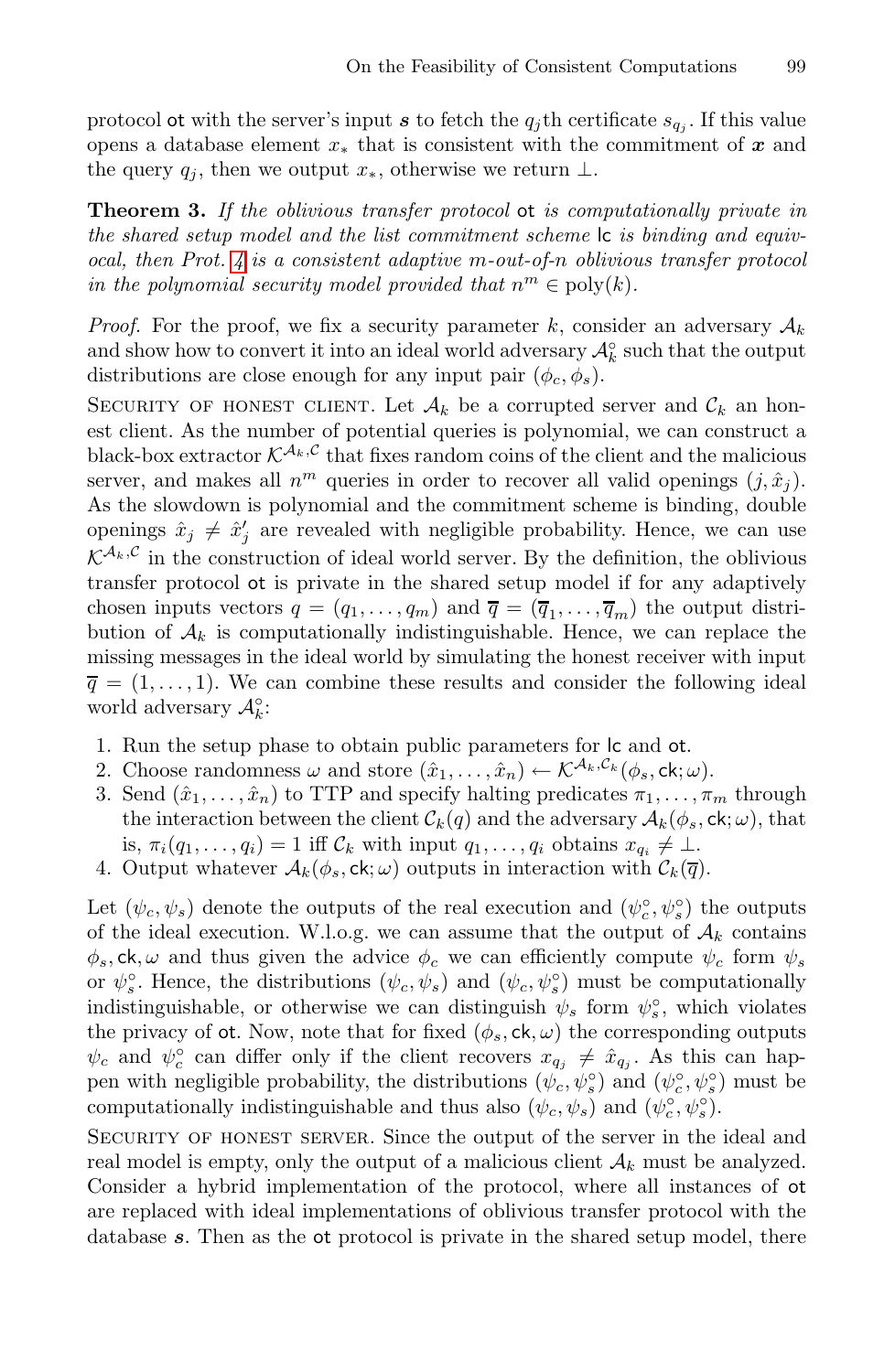exists an adversary  $\mathcal{A}_k^*$  such that the output distributions of  $\mathcal{A}_k$  and  $\mathcal{A}_k^*$  are computationally indistinguishable.

To complete the proof, we construct a true ideal world adversary  $\mathcal{A}_{k}^{\circ}$  and show that the outputs of  $\mathcal{A}_{k}^{\circ}$  and  $\mathcal{A}_{k}^{*}$  are computationally indistinguishable. Indeed, let the ideal world adversary  $A_k^{\circ}$  proceed as follows:

- 1. Generate the equivocality key (ek, ck)  $\leftarrow$  lc.gen°(1<sup>k</sup>) and broadcast ck.
- 2. Compute  $(\hat{c}, \eta) \leftarrow \mathsf{lc.com}^\circ_{\mathsf{ck},\mathsf{ek}}(n)$  and send  $\hat{c}$  to the adversary  $\mathcal{A}_k^*$ .
- 3. If  $\mathcal{A}_{k}^{*}$  queries  $q_j$ , obtain  $x_{q_j}$  from TTP and reply  $\hat{s}_j \leftarrow$  lc.equiv<sub>ek</sub> $(\hat{c}, \eta, q_j, x_{q_j})$ .
- 4. Return whatever the adversary  $\mathcal{A}_{k}^{*}$  finally outputs.

Then it is easy to see that in the hybrid world  $\mathcal{A}_{k}^{*}$  plays the first equivocality game with the honest server and in the ideal world  $A_k^*$  plays the second equivoc[alit](#page-10-0)y game with a challenger consisting of the simulator  $\mathcal{A}_{k}^{\circ}$ , TTP and the honest server. To nitpick,  $\mathcal{A}_{k}^{*}$  does not query all faked decommitment values at once, but clearly we can write a wrapper that queries all decommitments and then gradually releases them to  $\mathcal{A}_{k}^{*}$ . Thus, the outputs of  $\mathcal{A}_{k}^{*}$  and  $\mathcal{A}_{k}^{\circ}$  must be computationally indistinguishable or otherwise  $A_k^*$  together with the distinguisher would break the equivocality property.

**Corollary 1.** *If* ot *is (weakly) statistically server-private and* lc *is statistically equivocal, then Prot. 4 is (weakly) statistically server-private.*

<span id="page-12-0"></span>*Proof.* If ot is statistically private, then for each  $A_k$  there exists poly(k) times slower  $\mathcal{A}_{k}^{*}$  such that the output distributions are statistically close. Weak statistical privacy guarantees only the existence of  $\mathcal{A}_{k}^{*}$  without bounds on the running time. Both claims foll[ow](#page-10-0) as  $\mathcal{A}_{k}^{\circ}$  is only  $\text{poly}(k)$  times slower than  $\mathcal{A}_{k}^{*}$ .

The limitation that the number of potential queries must be polynomial in  $k$ seems to be essential for getting a low-communication solution with a small computational overhead. To bypass this restriction, we can either use list commitment schemes that are both extractable and equivocal.

**Corollary 2.** *If the oblivious transfer protocol* ot *is computationally private in the shared setup model and the list commitment scheme* lc *is (weakly) whitebox extractable and equivocal, then Prot. 4 is a consistent adaptive* m*-out-of-*n *oblivious transfer protocol in the (weak) polynomial security model.*

*Proof.* Note [th](#page-11-0)at the algorithm pair  $(\mathcal{A}_k, \mathcal{C}_k)$  can be treated as a compound adversary, which generates a list commitment  $(c, n)$  and then later opens m elements according to the advice  $a = (q_1, \ldots, q_m)$ . As the commitment scheme is white-box extractable, there exists an extractor machine  $\mathcal{K}_{A_k,\mathcal{C}_k}$  that, given the parameters ck, the server's input  $\phi_s$  and the random tape  $\omega$ , outputs a list of candidate elements  $\hat{\boldsymbol{x}} = (\hat{x}_1, \ldots, \hat{x}_n)$  such that at the end of the execution  $\mathcal{C}_k$ accepts  $x_{q_j} \neq \hat{x}_{q_j}$  with negligible probability. This extractor can be used in the simulator construction of Thm. 3 instead of  $\mathcal{K}^{\mathcal{A}_k,\mathcal{C}_k}$ .

WEAK EXTRACTABILITY. The same construction is valid for a weakly extractable commitment scheme. However, in this case for any notable error bound  $\varepsilon(k)$ , we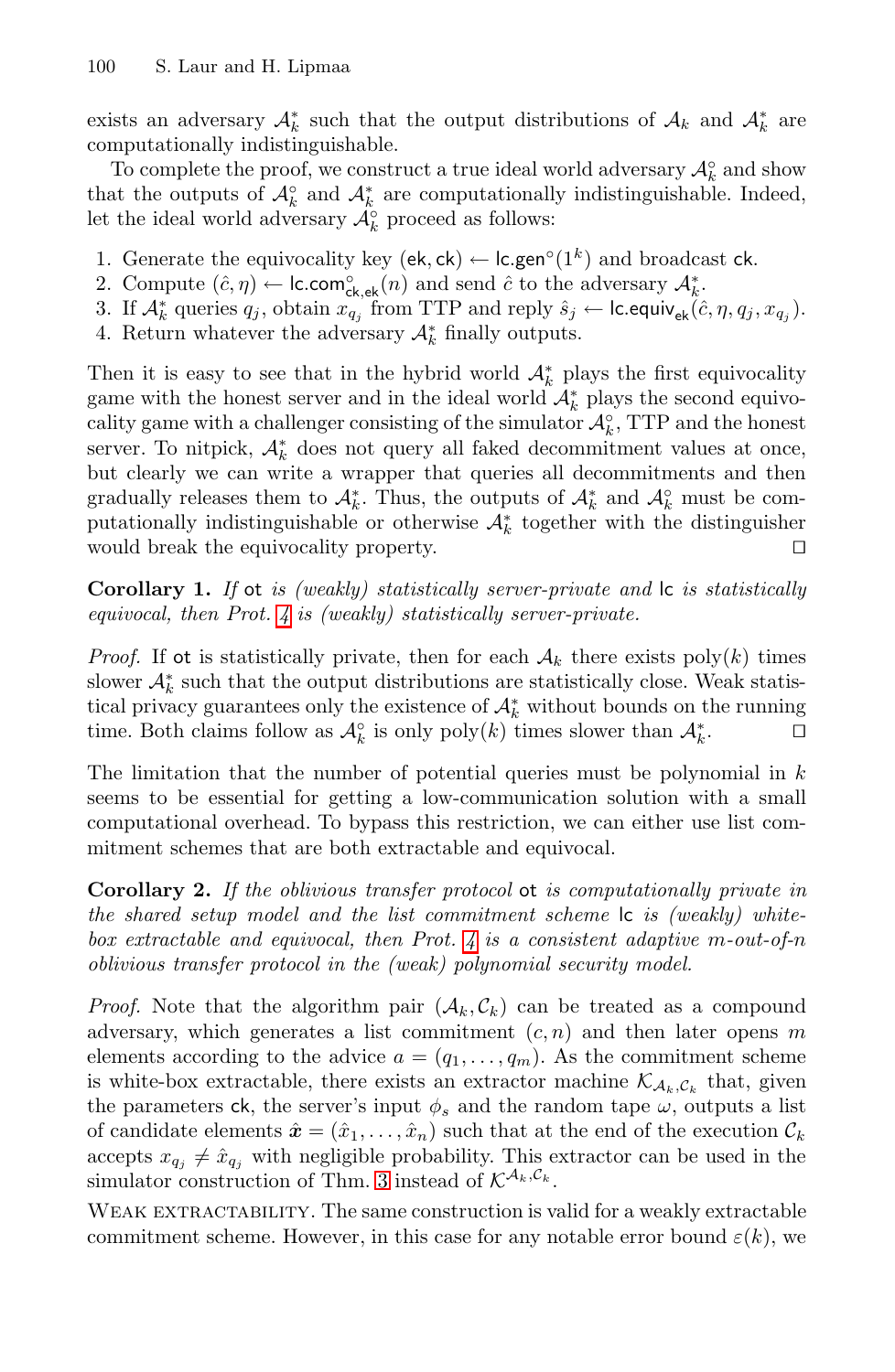can choose  $\mathcal{K}_{\mathcal{A}_k,\mathcal{C}_k}$  such that  $(\psi_c, \psi_s)$  and  $(\psi_c^{\circ}, \psi_s^{\circ})$  are  $\varepsilon(k)$ -close. As  $(\psi_c, \psi_s)$  and  $(\psi_c, \psi_s^{\circ})$  are computationally indistinguishable, we can gu[aran](#page-18-9)tee that, for a large enough k, distributions  $(\psi_c, \psi_s)$  and  $(\psi_c^{\circ}, \psi_s^{\circ})$  are computationally  $2\varepsilon(k)$ -close. As the slowdown is  $O(poly(k)/\varepsilon(k))$ , we have established that for any notable error bound  $\varepsilon(k)$ , we can construct a polynomial-time ideal world adversary, i.e., the correspondence  $\{\mathcal{A}_k\} \mapsto \{\mathcal{A}_k^{\circ}\}\$  $\{\mathcal{A}_k\} \mapsto \{\mathcal{A}_k^{\circ}\}\$  $\{\mathcal{A}_k\} \mapsto \{\mathcal{A}_k^{\circ}\}\$ is valid in [the](#page-17-8) [we](#page-17-9)a[k po](#page-18-11)lynomial model.  $\square$ 

**Comparison with O[the](#page-18-8)r Protocols.** If  $n^m$  is polynomial in k, then we can use very communication efficient list commitments that stretch the input  $O(k \log n)$ . By combining it with the most efficient private oblivious transfer protocol [17] we get a protocol with a communication complexity  $O(k \cdot m \log^2 n)$ . Moreover, if we neglect the setup, then for the amortized round complexity is two messages per query. The latter is significantly better than the communication complexity  $\Omega(mn)$  of the secure adaptive oblivious transfer protocols [11,10,6,25] relying on zero-knowledge proofs. With an explicit use of the PCP theorem one can achieve polylogarithmic communication [24] but this approach is only optimal in the asymptotic sense.

As for the computational complexity, note that additional computational overhead (compared to private protocols) comes from the commitment phase. For a hash tree based list commitment scheme, this computational overhead is  $O(n)$ hashing and commitment operations. If the number of queries is bounded or  $n^m \in \text{poly}(k)$ , then there are no additional costs besides computing the commitment. If the server must handle an unbounded number of queries, the server has to prove that he or she knows how to open the commitment. In a communication inefficient version proof, the server sends all lower level commitment values  $c_1, \ldots, c_n$  to the client and proves knowledge of each dec[om](#page-17-0)mitment value. The client first checks that the root of the Merkle tree is correct and then verifies individual proofs. Such zero-knowledge [p](#page-1-0)roofs are particularly efficient for Petersen commitments. Again the overhead is  $O(n)$  operations. By using suitable conversion methods [24] we can achieve polylogarithmic communication by increasing the computational overhead by a polynomial factor. Although the construction still relies on the PCP theorem, the underlying proof is much simpler—the server does not have to prove correctness in the query phases.

Aumann and Lindell described a 1-out-of-2 oblivious transfer protocol [2], which is secure in the covert model. Although the resulting security guarantees are weaker than for the consistent protocol, see Table 1, their protocol still has 7 messages and a much higher communication complexity. To be fair, three of those messages are used to implement trusted setup for the private oblivious transfer but there are still 4 messages per query and a malicious sender can change its input during the protocol.

## **5 Consistent Conditional Disclosure of Secrets**

Let  $q = (q_1, \ldots, q_n)$  denote the client's vector of inputs and let x be a secret possessed by the server. Then *conditional disclosure of secrets* (CDS) for a predicate  $\rho$  is a protocol, where the client should learn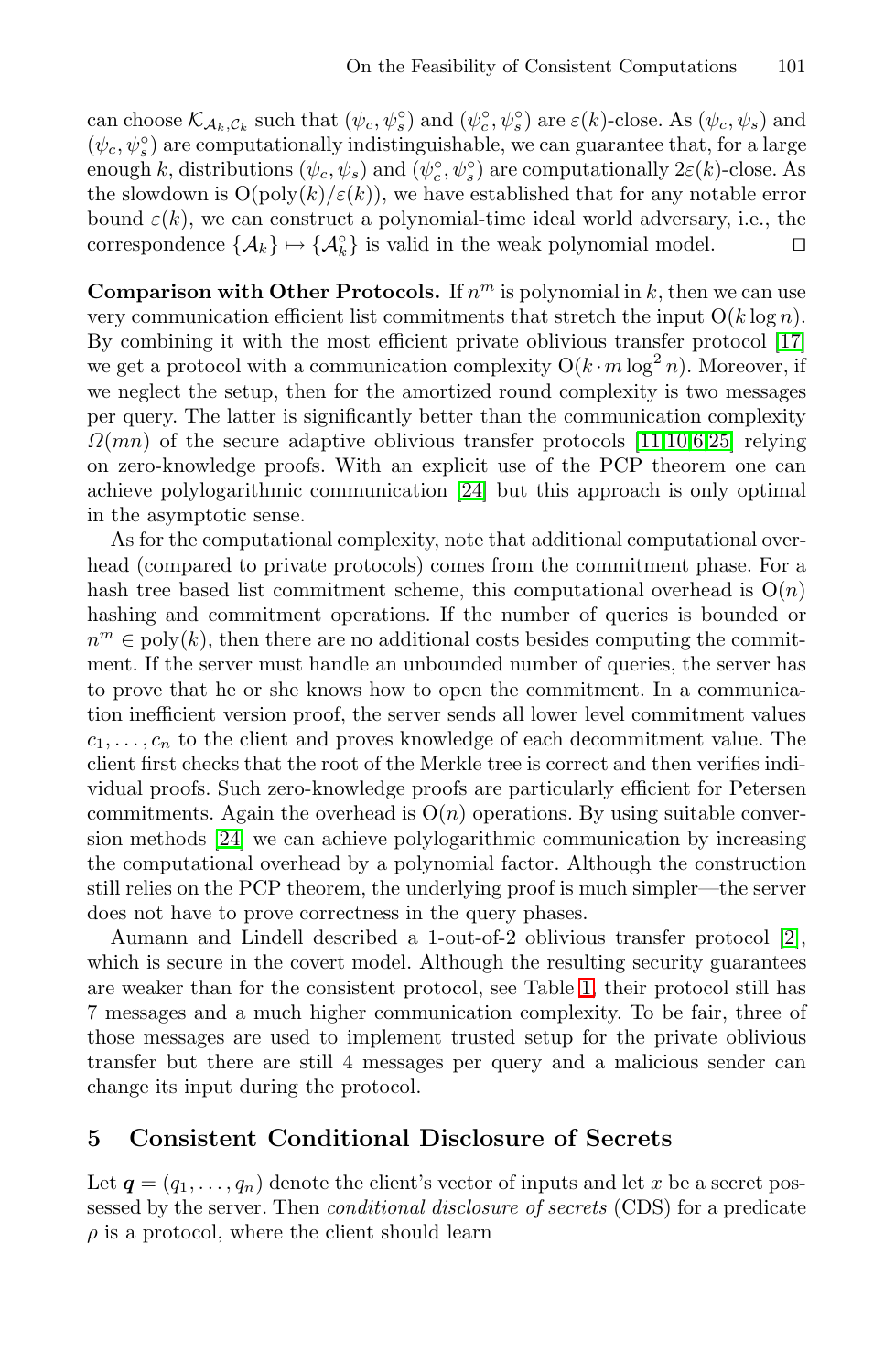$$
\mbox{cds}_\rho(\pmb{q},x) = \begin{cases} x, & \mbox{if } \rho(\pmb{q}) = 1 \ , \\ \bot, & \mbox{otherwise} \ , \end{cases}
$$

and the server should learn nothing. CDS protocols are often used to convert client-server protocols secure in a semihonest [mo](#page-17-2)[del](#page-18-12) to protocols that preserve the privacy of inputs in the malicious model, see [1,21] for the details.

I[n th](#page-18-12)e context of the current work, we are more interested in the direct application of CDS protocols. Namely, note that a CDS protocol provides a way to distribute a secret only if the client's input satisfies certain condition, i.e., the client has credentials to access the secret. As an example, consider a video on demand service, where a client should obtain a key to a [v](#page-17-2)[ide](#page-18-12)o stream only if his or her balance is non-negative:  $credit > 0$ . However, the server should be unable to tell the client's exact balance. The CDS protocols described in [1,21] consist of two moves and the client's *query* consists of ciphertexts of  $q_1, \ldots, q_n$ . As the CDS protocols of say [21] are based on an additively homomorphic cryptosystem, the server can do [a l](#page-11-0)imited a[mo](#page-12-0)unt of cryptocomputing to form ciphertexts that decrypt to the secret if the condition  $\rho$  is met. Thus, the client must often send some additional encryptions of auxiliary inputs  $w_1, \ldots, w_n$  to help the server, i.e.,  $q = (credit, w_1 \ldots, w_n)$  for our example. Since the solutions [1,21] provide only privacy in the malicious model, it is difficult to prove that the server maliciously declines access and the server cannot easily refute false accusations.

Now consider an extended CDS protocol, where the server first publicly commits to  $x$  and the CDS protocol is executed to recover the corresponding decommitment value. As the proof of Thm. 3 and Cor. 2 directly generalizes, the resulting protocol is consistent under the same assumptions. If the set of plausible client inputs is exponential, the exhaustive knowledge extraction technique [fro](#page-4-0)m Thm. 3 becomes infeasible and the construction, where the server proves that he or she knows how to open the commitment is the only option. The latter [is](#page-18-12) not a big problem, as many conventional commitment schemes have efficient proofs of knowledge for this. For instance, the equivocal Pedersen commitment scheme has this property. Also, note that the server does not have to prove knowledge of the decommitment value to everybody. It is sufficient, if the server proves it to a respected peer during an initialization phase. If we can guarantee that such *auditors* are semihonest, then we can further optimize the proof.

Moreover, Thm. 1 assures that the client can prove that the server acts maliciously to third parties. As anybody can repeat the second phase of a CDS protocol enlisted in [1,21] with a different secret  $\overline{x}$ , the corresponding honest-verifier zero-knowledge proof is very efficient. The complaining client has to reveal  $\bar{x}$  to the prover and then additionally prove (in zero-knowledge if necessary) that the reply of the server is invalid.

The ability to complain makes CDS protocols very appealing in TV or military broadcasts with complex access policy, where credentials are granted by giving out random keys. This problem is commonly known as *private inference control* [31]. In this setting, a server holds a database of private keys that are used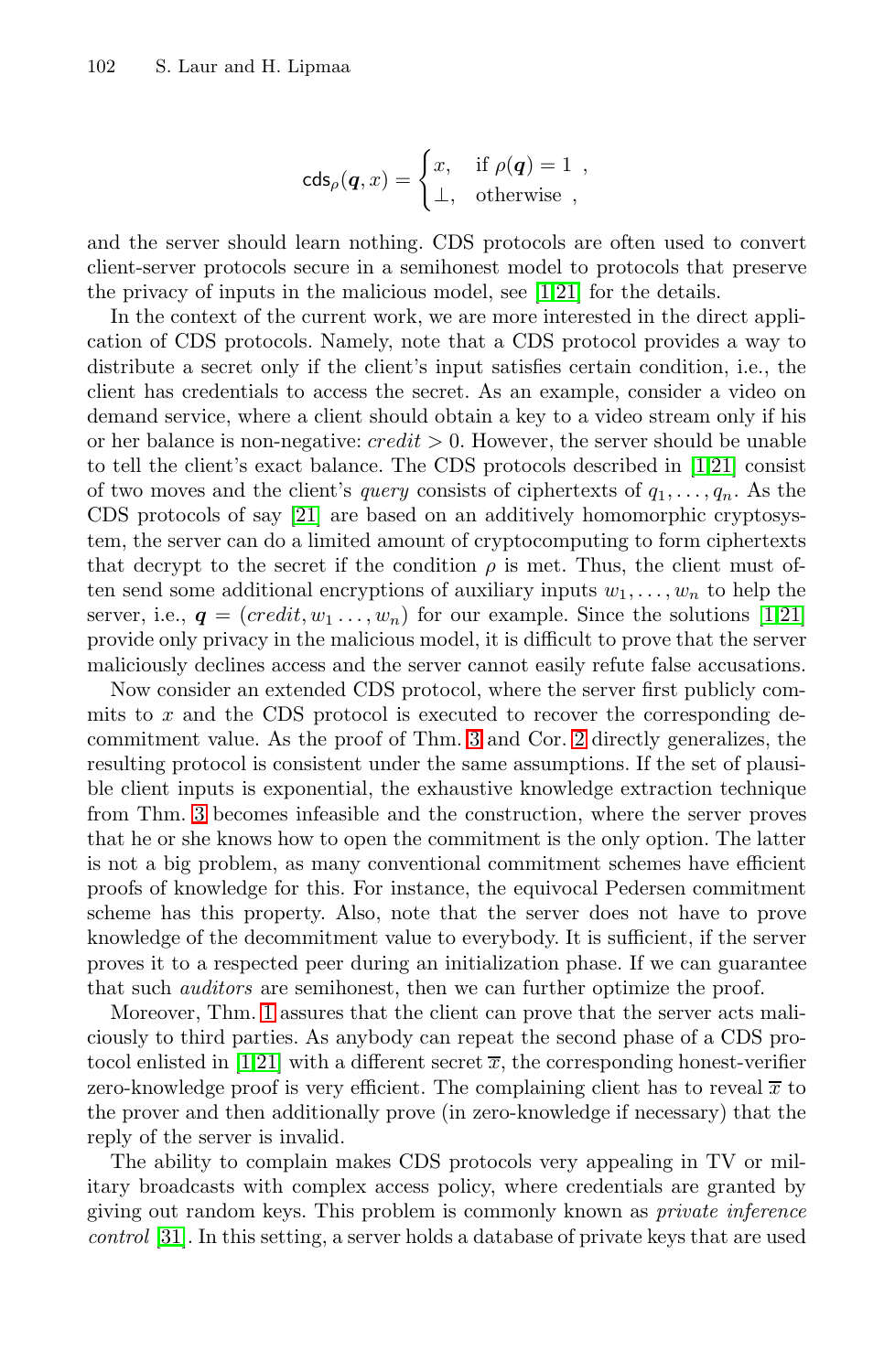to encrypt various content, e.g., documents with different confidentiality levels. Clients have acquired different credentials and the server's task is to release correct keys. For security reasons, the server should not learn which documents are accessed by different clients. At the same time, the server should deny access for clients who do not have ap[prop](#page-18-12)riate credentials. However, the client should be able to distinguish between denial of service attacks, where the server acts maliciously, and legitimate denials, where the client has no right to obtain a corresponding key. Moreover, to make the service *accountable* against inside attacks the client should be able to prove to third parties that the denial is illegitimate.

<span id="page-15-0"></span>We emphasize that the proofs of knowledge can be skipped if it is possible to force the server to construct commitments of keys semi-honestly during the initialization phase either by organizational means or by auditing. As efficient CDS protocols exists for all **NP/poly** predicates [21], we have established that accountable private inference control is possible. More importantly, the solution is really practical if a complaining client is willing to reveal his input.

### **6 Discussion and Open Problems**

Both solutions for oblivious transfer and conditional disclosure of secrets are based on a simple principle: the server first creates a list of possible answers and commits to it. Since all answers are independent of each other and a client can verify that the answer is correct, the server has to prove only that he knows how to decommit and not that all answers are consistent with some server's input. As soon as the answers must satisfy a certain constraint or the client cannot check whether he or she obtained a decommitment value for a correct answer, the construction of a consistent protocol becomes much more complicated.

Nevertheless, any such protocol must give rise to a list commitment scheme. Indeed, we can view any client-server protocol for computing  $f(q, x)$  as a compact commitment to a list with elements  $x_q = f(q, x)$  where q takes all plausible values. For three-move protocols, the first message is the commitment and the second message together with the third corresponds to interactive opening procedure. The second and third message can be compacted into a single decommitment value provided that a colluding client and server cannot fool third parties who know the first message. As the query should not leak information about other entries, construction of such commitment schemes with implicit correctness guarantees seems a highly non-trivial task. Hence, the question whether one can construct three-move consistent protocols for other tasks is an interesting question, which might shed a light on what type of restrictions are implicitly enforceable by the design of a list commitment scheme.

Another open question is how much can be learned from the complaints and whether is it possible to limit this exposure. By the definition of consistency the complaint leaks an output of a polynomial-time randomized predicate. In practice, we can further restrict the set of enforceable predicates  $\pi$ . For instance, one can force memoryless consistency in the oblivious transfer protocol. Namely, a client-server protocol is *memoryless-consistent* if the halting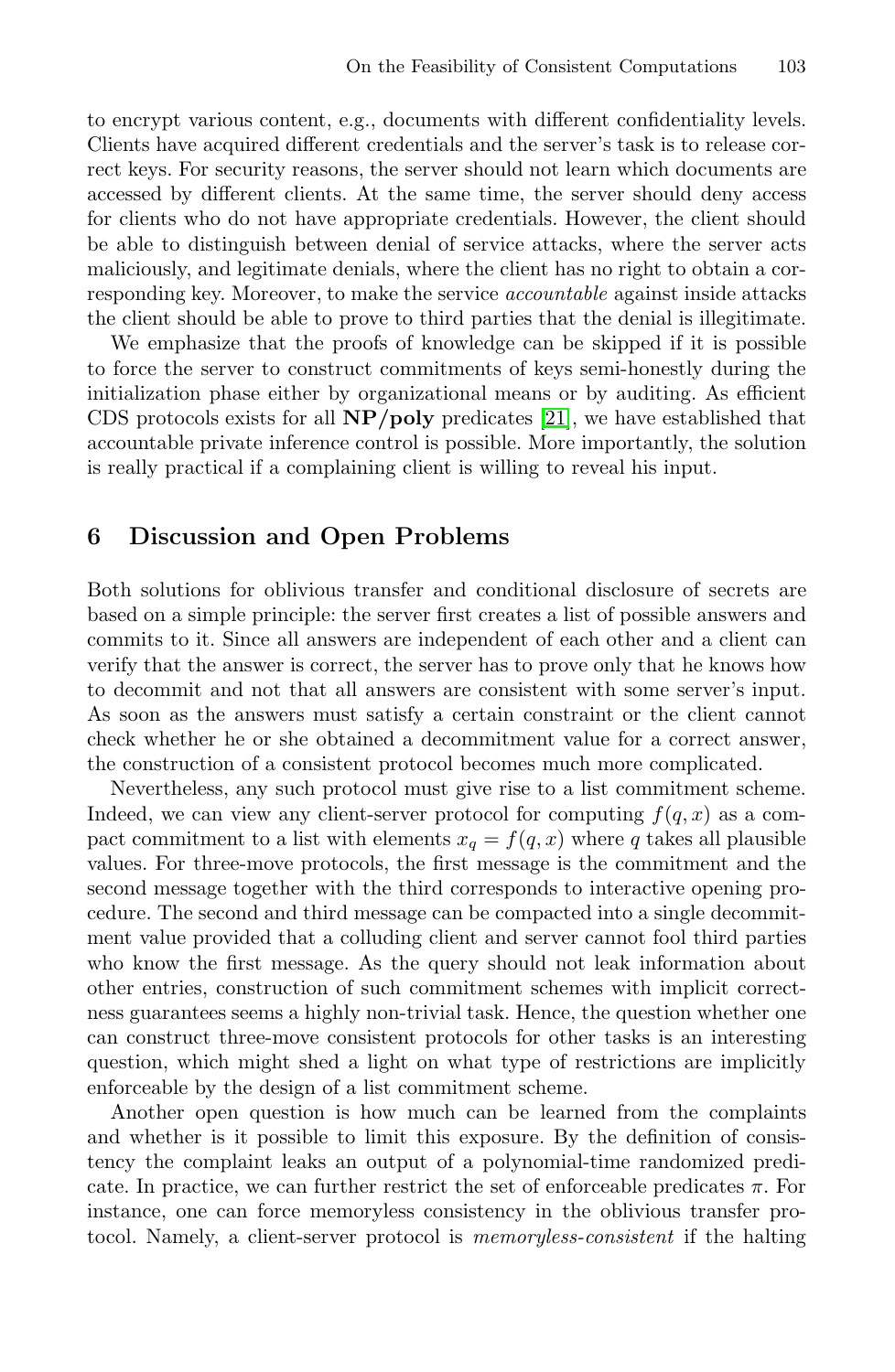predicates  $\pi_1,\ldots,\pi_m$  are independent from previous queries, i.e.,  $\pi_i(q_1,\ldots,q_i)$  =  $\pi_i(q_i)$  and the server cannot relate results of different queries.

**Theorem 4.** *Prot. 4 is memoryless consistent if no instantiations of* ot *protocols share random variables.*

*Proof.* Assume that an adversary A breaks the memoryless-consistent property of Prot. 4. That is, it can force the client to abort iff a predicate  $\pi_i$  holds on [cli](#page-18-13)[en](#page-17-2)[t's](#page-18-10) queries  $(q_1, \ldots, q_i)$ , where  $\pi_i$  is a non-trivial function of at least two different values  $q_a$  and  $q_b$  for  $a < b \leq i$ . Since the protocol is stateless then the adversary can play the role of the client in round  $b > a$ , to breach the privacy of the client in round a: given its knowledge of whether the client aborted in round b, it will have some advantage in guessing  $q_a$ , given the value  $\pi_i(q_a, q_b)$ .

Analogous results can [be](#page-18-12) [s](#page-18-12)tated for protocols consisting of several CDS protocols. However, memoryless consistency has a certain cost. Many efficient protocols for oblivious transfer [30,1,22] and CDS [1,21] are based on homomorphic encryption. In these protocols, the trusted setup phase assures that the client indeed knows the secret key. This setup phase is replaced with a corresponding proof of knowledge in practice. Now, if each sub-protocol has a different key pair, the preprocessing phase becomes rather complex. Hence, it is beneficial to share the key among many protocol instances, see [21] for further details.

By doing so we loose memoryless consistency and thus a natural question arises: can we still bound the set of enforceable halting predicates. As all of these protocols send the client input in an encrypted form to the server and the replies are also encryptions, it is easy to force affine predicates. Given a list of encryptions  $\mathsf{Enc}(q_1), \ldots, \mathsf{Enc}(q_\ell)$ , the server can multiply all replies with

$$
\mathsf{Enc}((q_1\alpha_1 + \cdots + q_i\alpha_i - \beta)r) = (\mathsf{Enc}(q_1)^{\alpha_1} \cdots \mathsf{Enc}(q_i)^{\alpha_i} \mathsf{Enc}(-\beta))^r
$$

for a random message space element  $r$ . As a result, the replies are unaltered when  $q_1\alpha_1 + \cdots + q_i\alpha_i = \beta$  and uniformly distributed otherwise. Consequently, the server can easily force halting predicates corresponding to *affine combinations* of received ciphertexts  $\pi_i(q_1,\ldots,q_i)=[q_1\alpha_1+\cdots+q_i\alpha_i]=\beta$ . By multiplying replies with several such ciphertexts, the server can also force conjunctions of such affine combinations.

Note that these attacks are applicable for any additively homomorphic encryption scheme. Hence, one can ask whether this is a *complete* description of halting predicates or not. [O](#page-17-11)f course, this question makes sense only for deterministic predicates, as any client server interaction can be formalized as a randomized predicate. For all deterministic predicates, it is reasonable to compare the behavior of a concrete cryptosystem with its idealized counterpart that is implemented through encryption, decryption and ciphertext-addition oracles. We say that a homomorphic cryptosystem has *special cryptocomputing properties* if the malicious server can force deterministic predicates that cannot be forced if the underlying cryptosystem is ideal. As there are cryptosystems that allow to cryptocompute quadratic polynomials [4] and even polynomials of any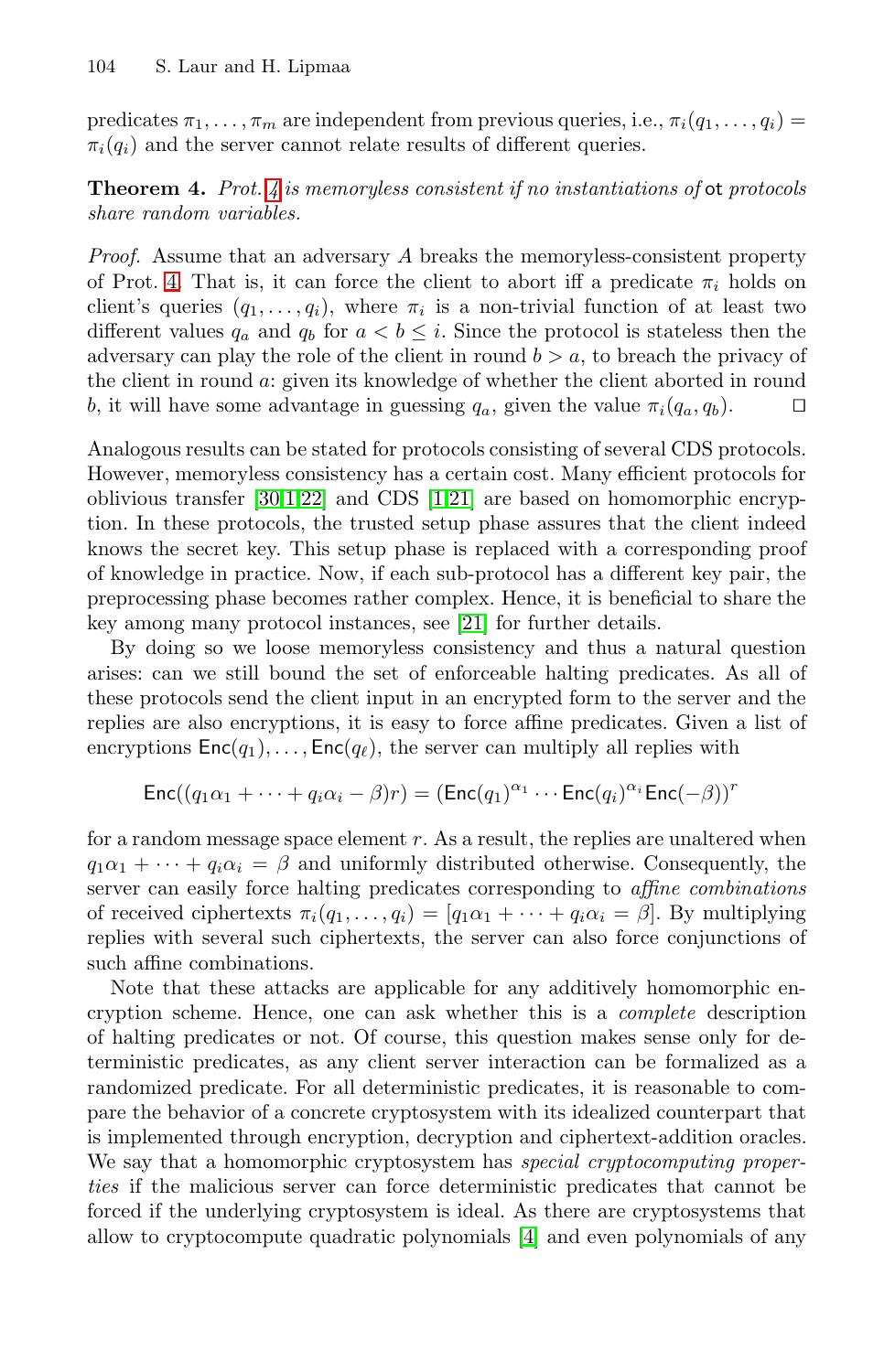length [16], cryptosystems with special properties exist. However, in all of these cases these properties follow directly from the design of a cryptosystem. Thus, it is reasonable to assume that standard additively homomorphic cryptosystems, such as Paillier [26], are without special properties and the set of enforceable predicates is limited to affine tests and their conjunctions. Any provable rejection to this fact would be interesting by itself as it would advance the set of cryptocomputable predicates.

<span id="page-17-2"></span><span id="page-17-0"></span>**Acknowledgments.** Both authors were supported by the European Regional Development Fund through the Estonian Centre of Excellence in Computer Science, EXCS. The second author was also supported by Estonian Science Foundation, grant #8058.

#### <span id="page-17-11"></span><span id="page-17-7"></span>**References**

- <span id="page-17-6"></span>1. Aiello, W., Ishai, Y., Reingold, O.: Priced Oblivious Transfer: How to Sell Digital Goods. In: Pfitzmann, B. (ed.) EUROCRYPT 2001. LNCS, vol. 2045, pp. 119–135. Springer, Heidelberg (2001)
- <span id="page-17-10"></span>2. Aumann, Y., Lindell, Y.: Security Against Covert Adversaries: Efficient Protocols for Realistic Adversaries. In: Vadhan, S.P. (ed.) TCC 2007. LNCS, vol. 4392, pp. 137–156. Springer, Heidelberg (2007)
- 3. Bellare, M., Goldreich, O.: On Defining Proofs of Knowledge. In: Brickell, E.F. (ed.) CRYPTO 1992. LNCS, vol. 740, pp. 390–420. Springer, Heidelberg (1993)
- <span id="page-17-1"></span>4. Boneh, D., Goh, E.J., Nissim, K.: Evaluating 2-DNF Formulas on Ciphertexts. In: Kilian, J. (ed.) TCC 2005. LNCS, vol. 3378, pp. 325–341. Springer, Heidelberg (2005)
- <span id="page-17-3"></span>5. Buldas, A., Laur, S.: Knowledge-Binding Commitments with Applications in Time-Stamping. In: Okamoto, T., Wang, X. (eds.) PKC 2007. LNCS, vol. 4450, pp. 150–165. Springer, Heidelberg (2007)
- <span id="page-17-9"></span>6. Cachin, C., Camenisch, J.: Optimistic Fair Secure Computation. In: Bellare, M. (ed.) CRYPTO 2000. LNCS, vol. 1880, pp. 93–111. Springer, Heidelberg (2000)
- 7. Camenisch, J., Neven, G., Shelat, A.: Simulatable Adaptive Oblivious Transfer. In: Naor, M. (ed.) EUROCRYPT 2007. LNCS, vol. 4515, pp. 573–590. Springer, Heidelberg (2007)
- <span id="page-17-8"></span>8. Canetti, R.: Security and Composition of Multiparty Cryptographic Protocols. Journal of Cryptology 13(1), 143–202 (2000)
- <span id="page-17-4"></span>9. Canetti, R., Ostrovsky, R.: Secure Computation with Honest-Looking Parties: What If Nobody Is Truly Honest? In: Proc. of STOC 1999, pp. 255–264. ACM Press, New York (1999)
- <span id="page-17-5"></span>10. Cramer, R., Damgård, I.: Linear zero-knowledge – a note on efficient zeroknowledge proofs and arguments. In: Proc. of STOC 1997, pp. 436–445. ACM Press, New York (1997)
- 11. Cr´epeau, C., van de Graaf, J., Tapp, A.: Committed Oblivious Transfer and Private Multi-Party Computation. In: Coppersmith, D. (ed.) CRYPTO 1995. LNCS, vol. 963, pp. 110–123. Springer, Heidelberg (1995)
- 12. Crescenzo, G.D., Ishai, Y., Ostrovsky, R.: Non-Interactive and Non-Malleable Commitment. In: Proc. of STOC 1998, pp. 141–150. ACM Press, New York (1998)
- 13. Di Crescenzo, G.: Equivocable And Extractable Commitment Schemes. In: Cimato, S., Galdi, C., Persiano, G. (eds.) SCN 2002. LNCS, vol. 2576, pp. 74–87. Springer, Heidelberg (2003)